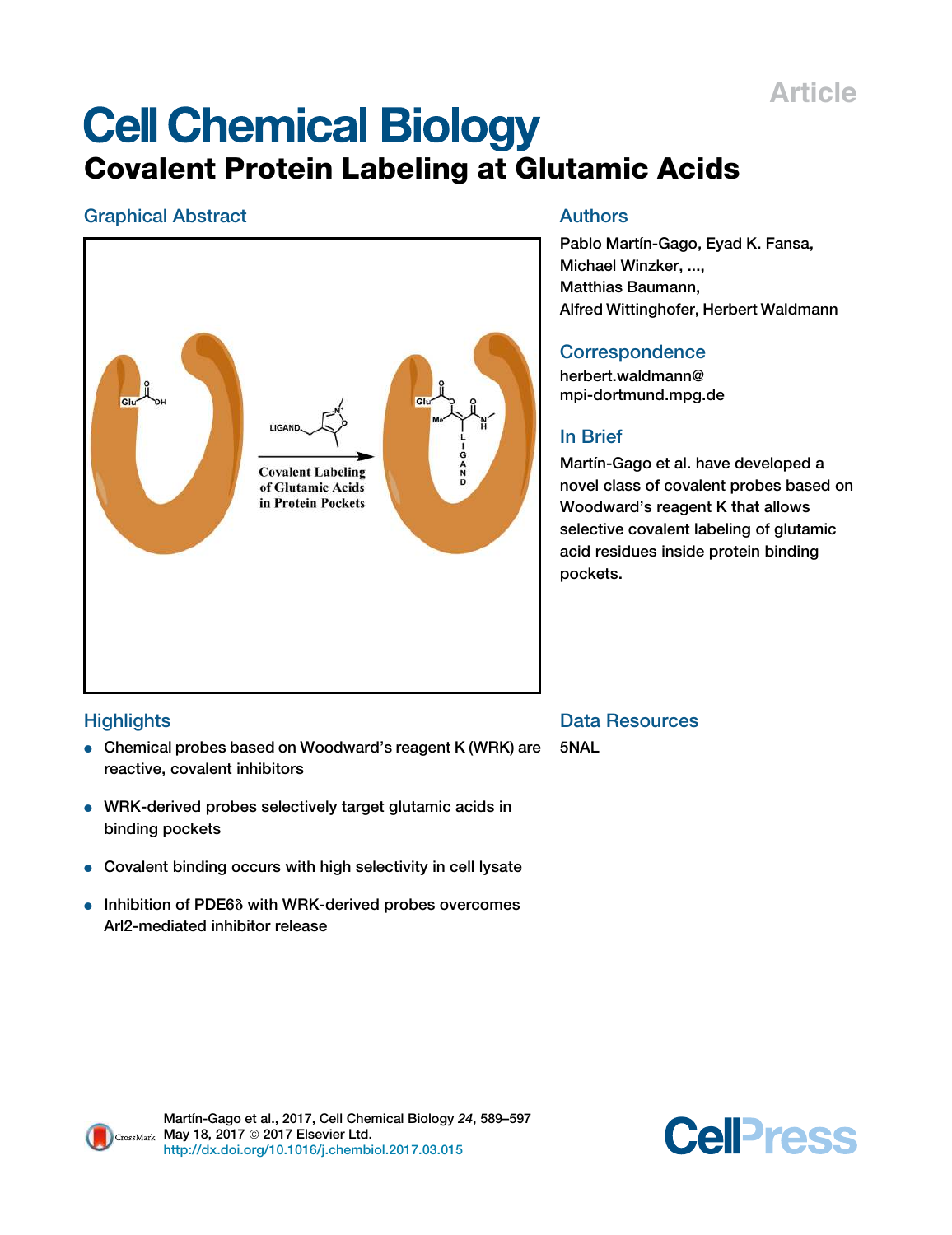## Covalent Protein Labeling at Glutamic Acids

Pablo Martín-Gago,<sup>1</sup> Eyad K. Fansa,<sup>2</sup> Michael Winzker,<sup>1</sup> Sandip Murarka,<sup>1</sup> Petra Janning,<sup>1</sup> Carsten Schultz-Fademrecht,<sup>4</sup> Matthias Baumann,<sup>4</sup> Alfred Wittinghofer,<sup>2</sup> and Herbert Waldmann<sup>1,3,5,\*</sup>

<sup>1</sup>Department of Chemical Biology, Max Planck Institute of Molecular Physiology, Otto-Hahn Straße 11

<sup>2</sup>Structural Biology Group, Max Planck Institute of Molecular Physiology

3Faculty of Chemistry and Chemical Biology, Technische Universität Dortmund, Otto-Hahn Straße 6

44227 Dortmund, Germany

<sup>5</sup>Lead Contact

\*Correspondence: herbert.waldmann@mpi-dortmund.mpg.de http://dx.doi.org/10.1016/j.chembiol.2017.03.015

## **SUMMARY**

Covalent labeling of amino acids in proteins by reactive small molecules, in particular at cysteine SH and lysine NH groups, is a powerful approach to identify and characterize proteins and their functions. However, for the less-reactive carboxylic acids present in Asp and Glu, hardly any methodology is available. Employing the lipoprotein binding chaperone PDE6 $\delta$ as an example, we demonstrate that incorporation of isoxazolium salts that resemble the structure and reactivity of Woodward's reagent K into protein ligands provides a novel method for selective covalent targeting of binding site carboxylic acids in whole proteomes. Covalent adduct formation occurs via rapid formation of enol esters and the covalent bond is stable even in the presence of strong nucleophiles. This new method promises to open up hitherto unexplored opportunities for chemical biology research.

## INTRODUCTION

Covalent protein targeting, in particular as explored in activitybased proteome profiling (ABPP) is a powerful method to identify and investigate the biological function of proteins (Speers and Cravatt, 2004). Typically in this approach, selective probes with balanced and often with attenuated electrophilic reactivity are employed to target protein nucleophiles in enzymes (Gersch et al., 2012; Niphakis and Cravatt, 2014; Shannon and Weerapana, 2015) and other proteins (Backus et al., 2016; Liu et al., 2013; Serafimova et al., 2012; Takaoka et al., 2013). A variety of different electrophiles and scaffolds has successfully been employed for covalent protein targeting. In the overwhelming majority of the cases nucleophilic cysteines and lysines (Akçay et al., 2016; Baillie, 2016; Fujishima et al., 2012; Gersch et al., 2012; Kato et al., 2005; Matsuo et al., 2013; Niphakis and Cravatt, 2014; Shannon and Weerapana, 2015; Takaoka et al., 2013, 2015; Tsuboi et al., 2011) are covalently labeled, although also other less-reactive amino acids, in particular serine, tyrosine, and histidine, are also amenable to modification (Dekker



## et al., 2010; Fujishima et al., 2012; Liu et al., 1999; Matsuo et al., 2013; Tamura et al., 2012; Tsai et al., 2013).

Given the significance and widespread application and use of this approach, its extension to other amino acids is of major importance, in particular if their intrinsic nucleophilicity is low, such as the carboxylic acid groups in aspartic and glutamic acid. The corresponding probes must be of higher but still balanced reactivity to avoid unspecific protein labeling and deactivation of the electrophile by other cellular nucleophiles. Covalent labeling of Glu and Asp residues has been observed only in isolated cases, employing tosylates, fluorosugars, photo-activatable tetrazoles, or diazo compounds as reactive groups and mainly targeting exposed residues (Li et al., 2016; Mix and Raines, 2015; Tsukiji and Hamachi, 2014; Vocadlo and Bertozzi, 2004; Zhao et al., 2016). Therefore, the development of novel strategies for selective covalent modification of these carboxylic acids in the binding sites of proteins is highly desirable.

Woodward's reagent K (WRK) (Kemp and Chien, 1967; Woodward et al., 1961) (Figure 1A) has been employed in protein chemistry to covalently modify nucleophilic cysteine (Bustos et al., 1996), histidine (Carvajal et al., 2004), and carboxylic acid residues (Bodlaender et al., 1969; Feinstein et al., 1969; Komissarov et al., 1995; Mahnam et al., 2008; Pétra and Neurath, 1971; Pétra, 1971; Sinha and Brewer, 1985) in order to study enzymatic activity. We have recently described that ABPP probes based on WRK can be surprisingly selective and covalently modify the N-terminal proline of macrophage migration inhibitory factor (Qian et al., 2016).

Here we report that incorporation of WRK-based electrophiles into protein ligand scaffolds enables selective targeting of carboxylic acids in protein binding sites.

## RESULTS

## Design of Covalent WRK Probes for PDE6 $\delta$

To establish the method, we focused on the lipoprotein chaperone PDE6 $\delta$  that binds prenylated GTPases such as Ras and Rheb (Papke et al., 2016; Zimmermann et al., 2013). bis-Sulfonamides, e.g., 6 (Figure 1B), bind to the PDE6 $\delta$  prenyl-binding site with sub-nanomolar affinity (Martín-Gago et al., 2017), but binding is antagonized by an allosteric interaction of PDE6 $\delta$  with the Arl2/3 GTPases, which results in release of medium- and even high-affinity cargo (Ismail et al., 2011; Martín-Gago et al., 2017).

<sup>4</sup>Lead Discovery Center GmbH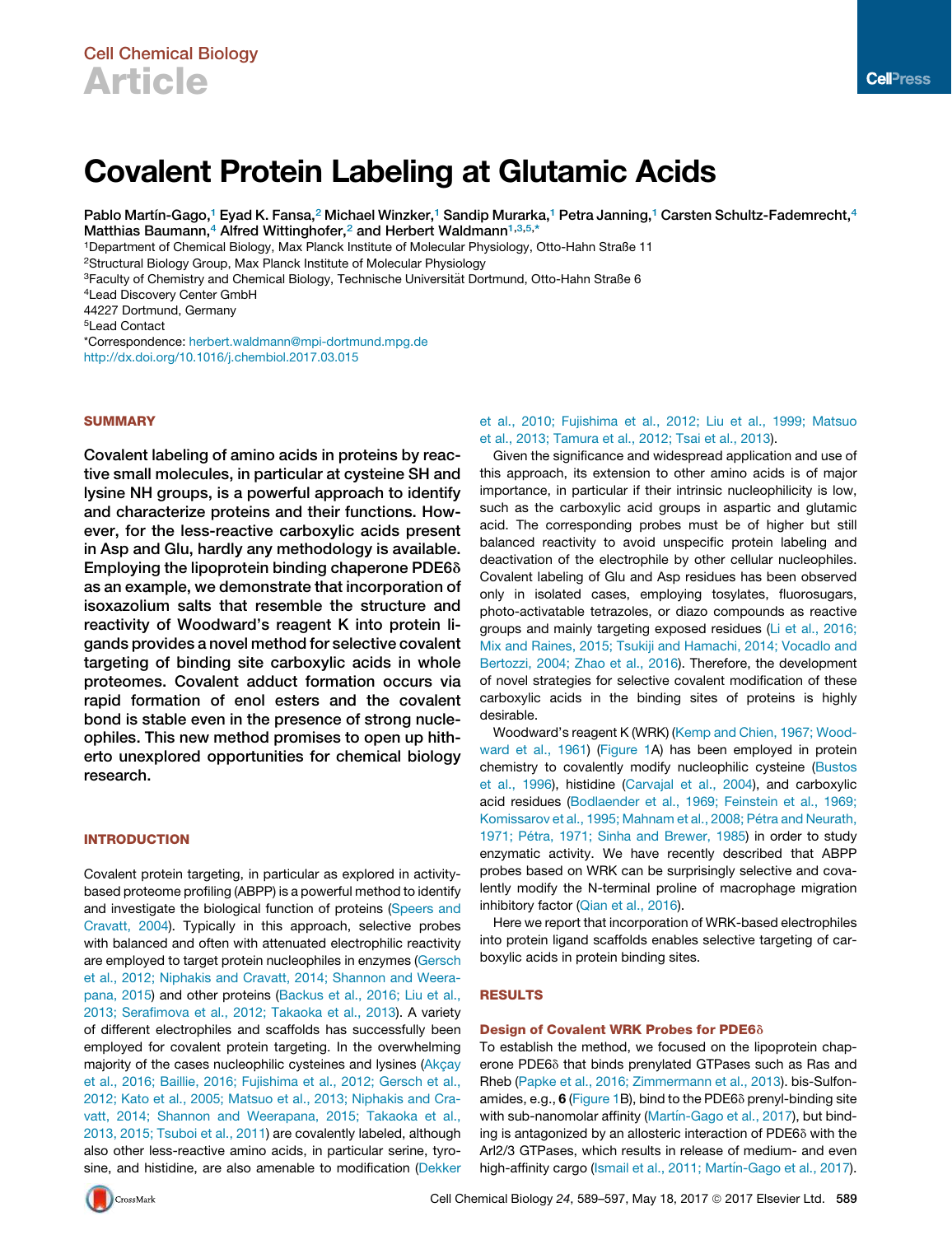

Figure 1. Rearrangement of Woodward's Reagent K into a Reactive Electrophile and Structural Basis for Equipment of PDE6 $\delta$  Ligands with a WRK-Derived Oxazolium Salt

(A) Base-induced rearrangement of WRK.

(B) Chemical and crystal structure of inhibitor 6 (PDB: 5ML8) in complex with PDE68. Important H-bonding interactions of the ligand to the protein (dotted yellow line), between PDE6 $\delta$  residues (gray) and aromatic- $\pi$  interactions (blue) are shown.

Covalent modification of an amino acid in the PDE6 $\delta$  binding site should abrogate inhibitor release. However, the prenyl-binding pocket does not display cysteine or lysine residues available for targeting (Murarka et al., 2016; Zimmermann et al., 2014). Instead, we reasoned that glutamic acid 88 (Glu88), at the upper end of the binding site close to the exit, would be a suitable site for covalent modification by a matching reactive group in the ligand.

Initially, a bis-sulfonamide was equipped with different tosylates (see the Supplemental Information; Figure S1), since this functional group can label glutamic acids in proteins (Tsukiji and Hamachi, 2014; Tsukiji et al., 2009). Indeed, covalent attachment of a corresponding ligand to PDE6 $\delta$  was observed by mass spectrometry. However, despite variation of electrophilic reactivity and linker length, labeling efficiency was low and reached 40% at the most.

Isoxazolium salts such as WRK undergo base-mediated ring opening to form ketenimines such as 3 (Figure 1A). These electrophiles react with carboxylic acids to enamides 4, which can rearrange to more stable enol esters 5 (Woodward and Olofson, 1961; Woodward et al., 1961) and can be isolated (Bodlaender et al., 1969; Komissarov et al., 1995; Llamas et al., 1986).

Molecular-docking calculations (Schrödinger, Maestro suite, see Figures S4A and S4B) suggested that replacement of the phenyl ring in guiding inhibitor 6 with an N-methylisoxazol-2-ium ring linked by two (12) or four (13) methylene units (Figure 2A; for syntheses of the inhibitors, see the Supplemental Information) should enable covalent binding to Glu88, and both compounds formed the desired bond in less than 30 min. PDE6 $\delta$  was slowly reactivated within 24 hr (Figures S3A, S2C, and S2E). Adduct stability could be enhanced by introduction of a 5-methyl substituent (compounds 14 and 15, Figure 2A). The fully substituted enol ester remained stable (Figures S2G and S2I) and labeling efficiency increased to  $\geq$ 95%. Incorporation of a piperidin-4-ylmethyl H bond donor, to form an additional H bond with the carbonyl group of C56 (compound 16, Figures 2A and 2B) and variation of linker length (12 versus 13 and 14 versus 15) did not change the efficiency of the label-

ing, which proceeds in less than 10 min (Figure S2J). However, removal of the non-reactive sulfonamide substituents (compound 17, Figure 2A) abrogates adduct formation, which indicates that correct orientation and proximity of the isoxazolium salt to the possible target Glu88 are necessary for covalent bond formation. As expected, the isoxazole precursors of compounds 12–16 (Figure S3D, 18–24) did not covalently bind to PDE6δ.

The chemical stability of representative isoxazolium salt 15 at  $37^{\circ}$ C proved to be high, moderate, and low at pH 1, 7.4, and 9, respectively (see Figure S6G). We also considered the reactivity of compound 15 to simple amino acids with side chains incorporating an acid, a thiol, an amide, and an alcohol (i.e., Glu/Asp, Cys, Lys, and Ser) at different concentrations and time points (Figure S7J). We observed 15% and 20% enol ester formation in the presence of 30  $\mu$ M Glu or Asp after 30 and 60 min reaction, respectively. The conjugation product was not detected at lower concentrations. When using Cys, we found 34% and 50% adduct formation at the same time points. The reactivity of isoxazolium salts with thiols has been described previously (Llamas et al., 1986). We did not find adduct formation when using Ser or Lys as nucleophiles.

### Identification of the Labeling Site

To identify the labeling site, binding to PDE6 $\delta$  E88A mutant (PDE6 $\delta^{E88A}$ ) was analyzed in a fluorescence polarization assay using a known fluorescently labeled PDE6 $\delta$  inhibitor (25-L<sup>\*</sup>, Figure S3) (Papke et al., 2016; Zimmermann et al., 2013). The PDE6 $\delta^{E88A}$  mutant showed similar binding affinity (K<sub>D</sub> = 5.9 ± 2.1 nM) toward 25-L\* than PDE6 $\delta^{\text{WT}}$  (K<sub>D</sub> = 2.6  $\pm$  1.3 nM) (Figure S3E). This indicates that the mutant is properly folded and interacts with PDE6 $\delta$  inhibitors in a comparable mode as the wild-type protein. Compounds 14–16 did not bind to the E88A mutant (Figure 3), even at a 30-fold excess. Notably, under these conditions, the mutant was not labeled although it contains a variety of additional reactive residues including Cys, Lys, His, Glu, and Asp (Figures 3 and S5A–S5C). In addition, 16 did not bind covalently to further proteins, i.e., Arl2, HRas<sup>G12D</sup>, GST, or BSA (Figures S5D–S5I).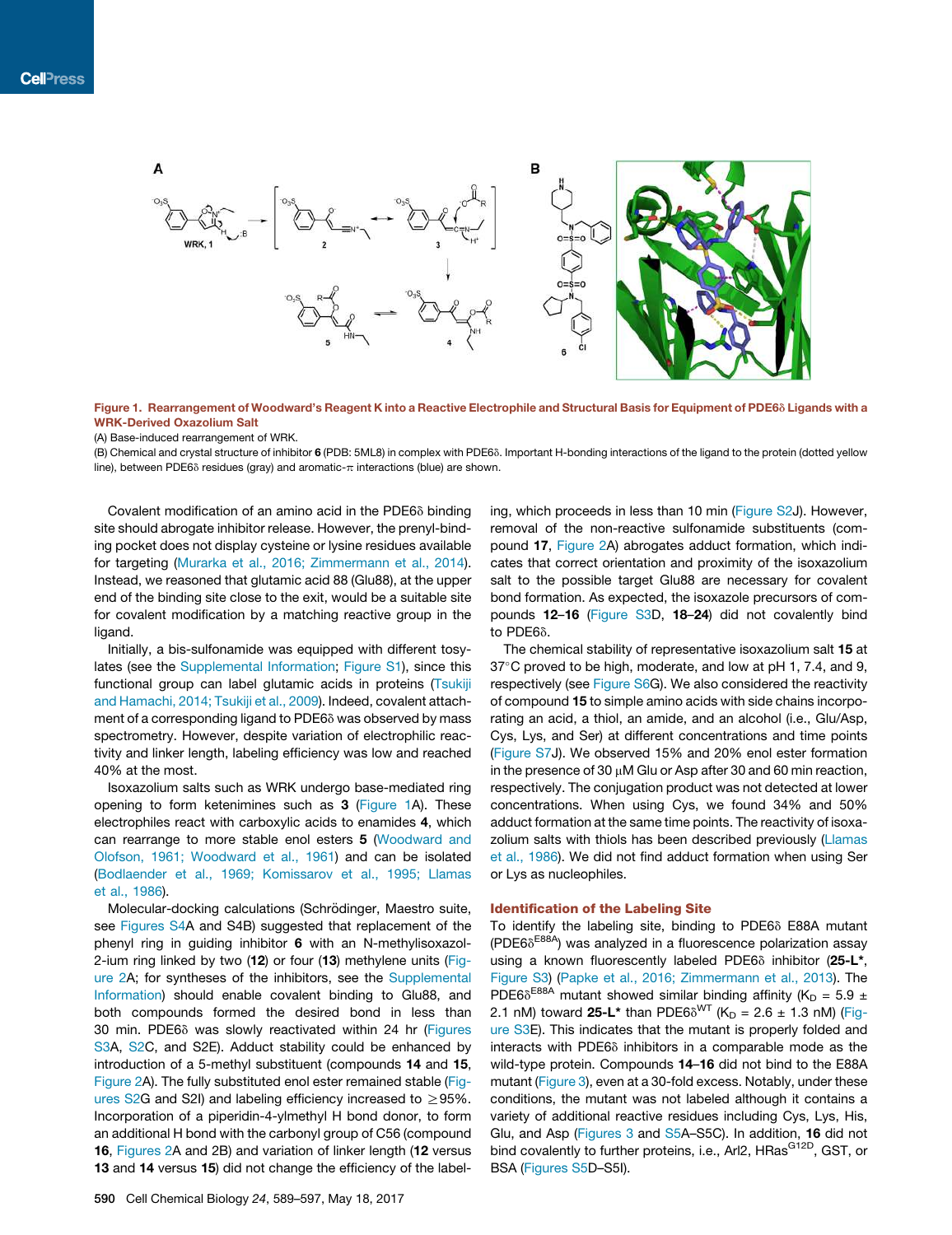

Covalently Bound Inhibitors Cannot Be Released by Arl2 The small GTP binding protein Arl2 binds to an allosteric site of PDE6 $\delta$ , and thereby induces release of cargo from the prenylbinding pocket (Ismail et al., 2011). Covalent binding of compounds  $14-16$  to Glu88 of PDE6 $\delta$  is not prevented by Arl2, as shown by addition of the inhibitors to a preformed Arl2/PDE6 $\delta$ complex (Figure S6).

As expected, Arl2 cannot release covalently bound ligands from the PDE6 $\delta$  binding pocket. Addition of an excess of competitor 25 (Figure S3C) and subsequent addition of Arl2 to preformed adducts between PDE6 $\delta$  and compounds 14-16 shows that the peak in the MALDI for the covalent product remains and that the covalent linkage is not disrupted (Figure 4). To further corroborate this finding, we established an Arl2 release experiment based on a fluorescence-quenching assay using fluorescein/carboxytetramethylrhodamine (TAMRA) as fluorophore/quencher pair (Figure 5A). Addition of a high-affinity TAMRA-labeled PDE6 $\delta$  ligand described earlier (T-26, K<sub>D</sub> =  $5.3 \pm 1.5$  nM; Zimmermann et al., 2013; Figure S3C) to fluorescein-labeled PDE6 $\delta$  (F-PDE6 $\delta$ ) results in fluorescence quenching (Figure 5B). Subsequent addition of Arl2 does not release the compound. Addition of an excess of T-26 to a preformed complex of F-PDE6 $\delta$  with the non-labeled sub-nanomolar inhibitor  $25$  (K<sub>D</sub> = 358  $\pm$  36 pM; Martín-Gago et al., 2017; Figure S3C) does not lead to quenching, since T-26 cannot readily compete 25 due to the higher affinity of the latter compound (Figure 5C). In the presence of the release factor Arl2 there is a slow exchange of 25 by T-26, as indicated by increasing quenching of  $F-PDE6\delta$ fluorescence. When inhibitor 25 is replaced by the covalent inhibitor 15 under the same conditions, there is, depending on the incubation times before addition of T-26, very little quenching (Figures 5D–5F). Immediately after addition of T-26, there is a small drop in fluorescence (Figure 5D) which becomes insignif-

## Figure 2. Chemical Structures of Compounds 12–17 and Tethering Assay for Compound 16

(A) Chemical structures of inhibitors 12–17 bearing a WRK-inspired warhead. Percentages represent adduct formation after 0.5 and 24 hr with 2.4  $\mu$ M compound (1.2 eq) in HEPES buffer as determined by MALDI. Percentages of covalent adduct formation were estimated by area under the curve integration of the MALDI spectra.

(B) Positive ion mode MALDI-TOF mass spectra of WT-PDE6 $\delta$  before, after 30 min, and after 24 hr incubation with compound  $16$  (2.4  $\mu$ M, 1.2 eq). See also Figure S2.

icant after 90 and 300 min incubation, and does not change with excess Arl2. This demonstrates that even an excess of Arl2 does not allow binding of excess T-26, demonstrating that 15 remains covalently bound to PDE6 $\delta$ .

## Crystal Structure of a Covalent Inhibitor Bound to PDE6 $\delta$

The crystal structure of the adduct result-

ing from compound 15 in complex with PDE6 $\delta$  (Figure 6A) unambiguously proved covalent binding to Glu88 and revealed that the bis-sulfonamide part binds as observed for non-covalent inhibitors (Martín-Gago et al., 2017; see also Figure S4C). The electron density of the covalent link is slightly reduced in comparison with the rest of the ligand, which may reflect the presence of two different covalent adducts due to intramolecular acyl transfer (see Figure 1).

The covalent adduct is chemically fairly stable, since treatment of adducts formed between compounds  $14-16$  and PDE6 $\delta$  with a 50-fold excess of NH<sub>2</sub>OH (Bodlaender et al., 1969; Feinstein et al., 1969; Komissarov et al., 1995) did not result in ligand release even in the presence of the release factor Arl2 (Figure S7).

## Selective PDE6 $\delta$  Engagement in Cell Lysate

To prove physical PDE6 $\delta$  engagement by inhibitor 16 in a cellular environment, we performed a cellular thermal shift assay (CETSA) using mass spectrometric readout (Franken et al., 2015; Reinhard et al., 2015; Savitski et al., 2014). Proteins were considered hits when they showed a characteristic shift in melting temperature higher than  $2^{\circ}$ C upon ligand binding, or when a stabilization in the recorded signal intensities at the highest two temperatures was at least 5% (see the Supplemental Information for details). The CETSA experiment (Figure 6B) revealed that ligand 16 only engaged PDE6 $\delta$ , GDPGP1, PSMG3, and PTGES2. Considering the high prevalence of carboxylic acid groups in proteins, this covalent inhibitor targets  $PDE6\delta$ with a high degree of selectivity.

Comparison of thermal stabilization by compound 16 with the corresponding non-reactive precursor **23** ( $K<sub>D</sub>$  = 53  $\pm$  9 nM, Figure S3D) and derivative  $24 (K_D = 98 \pm 21 \text{ nM}, \text{Figure S3D}),$  which contains a deactivated hydrolyzed warhead, revealed that stabilization by covalent ligand 16 was markedly higher than observed for non-covalent medium-affinity ligands 23 and 24 (Figure 6C).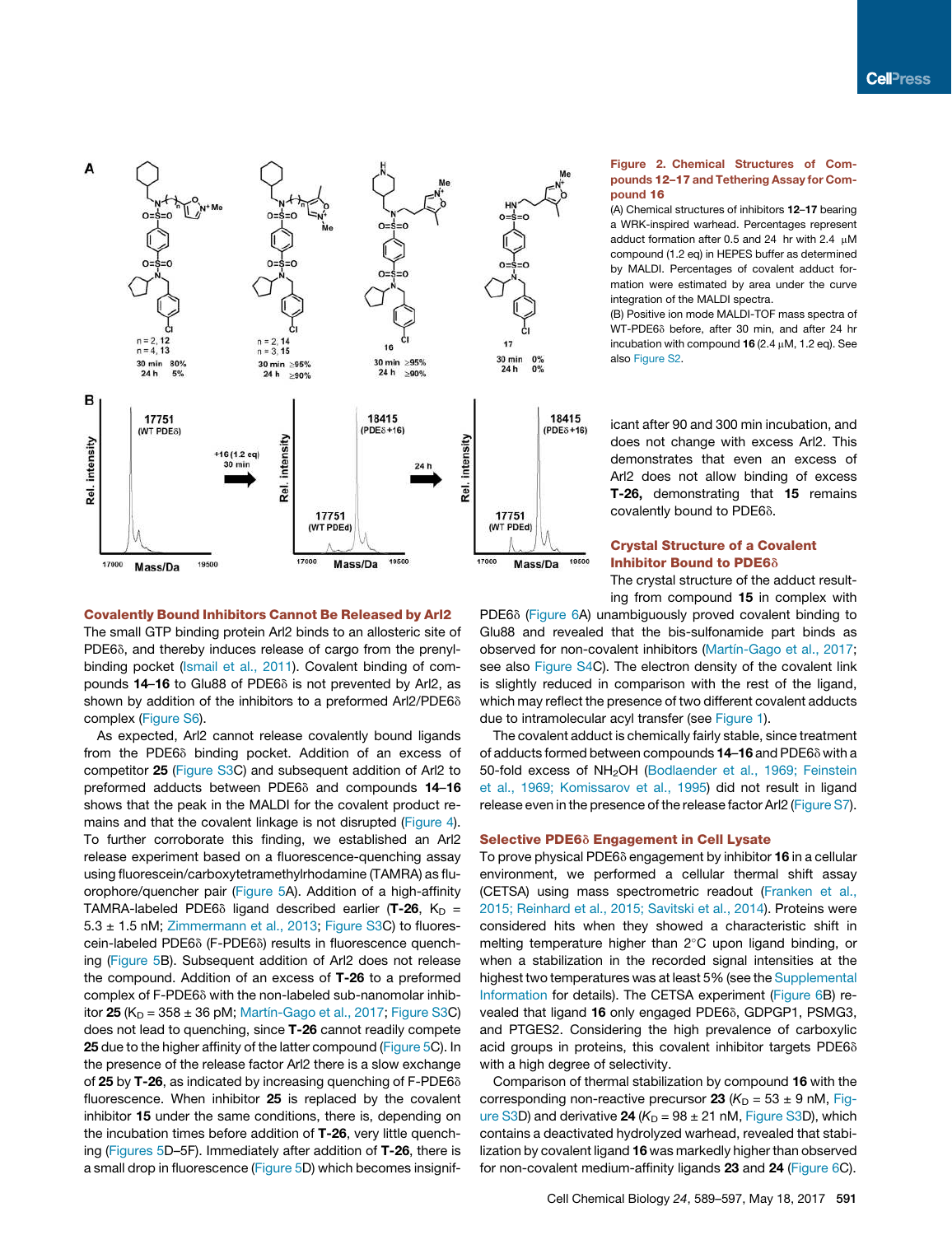

## Figure 3. Identification of the Binding Site in the PDE68 Prenyl-Binding Pocket

(A–D) Left: positive ion mode MALDI-TOF mass spectra of His-tagged PDE6∂<sup>E88A</sup> before (A) and after (B–D) 12 hr incubation with compounds **14, 15**, and **16** (30 eq), respectively. Right: stick representation of nucleophilic residues in PDE6<sup>8E88A</sup>.

(E) Cys (C56, C86; blue), Thr (T27, T35, T68, T102, T104, T124, T131, T142; orange), Ser (S02, S39, S60, S66, S67, S101, S107, S115, S121, S141; orange), Tyr (Y81, Y149; green), Lys (K04, K16, K29, K51, K52, K55, K57, K73, K79, K83, K132; red), and His (H45; magenta).

(F) Glu (E6, E10, E36, E44, E46, E62, E69, E72, E77, E89, E93, E110, E114, E130; green) and Asp (D18, D21, D64, D100, D103, D126; orange).

## DISCUSSION AND CONCLUSION

The development and application of small-molecule probes that covalently label target proteins based on enzyme mechanism (ABPP) (Jessani and Cravatt, 2004) or proximity of functional groups with complementary reactivity (Takaoka et al., 2013) is a powerful method for the study of protein function. This approach is best established for covalent modification of amino acids with fairly reactive nucleophilic side chains, i.e., cysteine and lysine, by means of electrophilic reagents with attenuated reactivity.

The development of a reagent class that would enable the covalent labeling of the less-nucleophilic glutamic and aspartic acids would significantly broaden the applicability of the approach in general. Importantly, Glu and Asp occur in binding sites (4.9% and 5.7%, respectively) with similar frequency than Lys (5.1%), but three times more often than Cys residues (1.5%) (Chen and Kurgan, 2009). While in individual cases carboxylic acids have been targeted covalently (Tamura et al., 2012; Vocadlo and Bertozzi, 2004; Weerapana et al., 2008), novel methods are in high demand.

Functional groups that enable covalent labeling of Glu and Asp in general need to have higher reactivity than established

electrophiles. However, reactivity must be balanced to avoid unspecific side reactions and labeling or deactivation in lysate. Therefore, their reactivity should be tunable by introduction of appropriate substituents. In addition, the covalent adducts formed should be sufficiently stable to enable analysis of protein function. We reasoned that isoxazolium salts represented by WRK might meet these demands. WRK was originally used as a carboxylic acid-activating reagent in peptide synthesis. As such it is stable, but it can be activated by bases initiating a rearrangement to form a ketenimine that reacts with carboxylic acids to form enol esters. Due to this reactivity, WRK has also been employed in enzymology for analysis of enzyme mechanisms through covalent modification of key carboxylic acids and other amino acids (Bustos et al., 1996; Carvajal et al., 2004; Komissarov et al., 1995; Mahnam et al., 2008; Sinha and Brewer, 1985).

We envisaged that incorporation of a WRK-derived functional group into protein ligands could open up a general opportunity to covalently modify Glu and Asp in protein binding sites. The basemediated rearrangement could be initiated by appropriate functional groups in the protein, and the ketenimine formed would then react with a carboxylic acid in close proximity. The resulting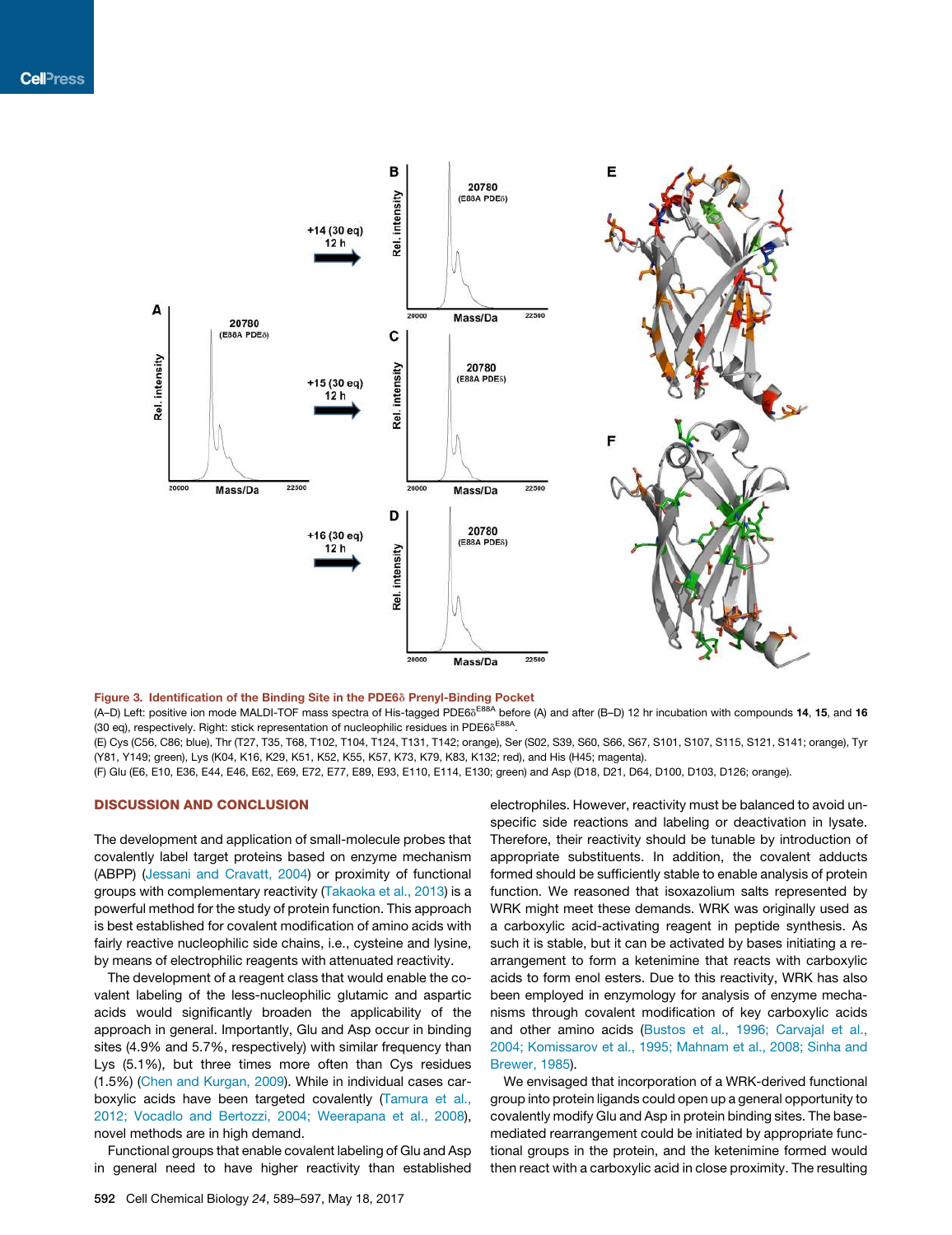

Figure 4. Mass Spectrometric Determination that Covalently Bound Inhibitors Cannot Be Released by Arl2 Positive ion mode MALDI-TOF mass spectra of PDE6<sub>0</sub> (A) and covalently bound to 14 (B), 15 (D), and 16 (F) before and after addition of His-tagged Arl2 and unlabeled competitor 25 (C, E, and G).

enol ester would be fairly stable because subsequent nucleophilic attack and hydrolytic reversal of the covalent tagging might be prevented by the binding site itself, thereby guaranteeing longer lifetime of the covalent adduct. In addition, the reactivity of the covalent probes, by analogy to the reactivity of isoxazolium salts in general (Woodward et al., 1961), would be adjustable by introduction of appropriate substituents.

As a representative example to provide proof-of-principle we chose PDE6 $\delta$ , a prenyl protein binding chaperone that binds the prenylated C termini of GTPases such as Ras and Rheb (Chandra et al., 2012). We have previously developed high-affinity inhibitors of these interactions that bind to the prenyl-binding site of the chaperone (Martín-Gago et al., 2017; Papke et al., 2016; Zimmermann et al., 2013). However, inhibitor binding is antagonized by the Arl2/3 proteins that stabilize PDE6 $\delta$  in the so-called closed conformation and thereby induce ligand release. In the binding site, nucleophilic amino acids, in particular cysteine and lysine, are not available that could be targeted for covalent modification to overcome Arl2/3-mediated release. However, the prenyl-binding site embodies a glutamic acid (Glu88) close to the exit of the prenyl-binding tunnel. Thus, equipment of a high-affinity inhibitor of the PDE6 $\delta$ -cargo interaction with an isoxazolium group resembling the structure of WRK would be an equally interesting, novel, and relevant case to establish the methodology.

Based on molecular modeling considerations, a phenyl group in the inhibitor that is in close proximity to Glu88 was replaced by isoxazolium groups. After structure optimization by introduction of an additional, stabilizing substituent, a covalent PDE6 $\delta$  inhibitor was identified that is indeed activated in the binding site and rapidly forms a covalent bond to Glu88. The crystal structure of the corresponding inhibitor-protein complex proves the anticipated covalent binding mode and indicates that two isomeric enol esters may have been formed, which can, in principle, be interconverted by an acyl shift. The covalent adduct is stable to treatment with excess of a potent nucleophile. Target engagement occurs in the cell lysate with high selectivity, as proven by means of a cellular thermal shift experiment.

These findings provide proof-of-principle for the notion that fairly reactive functional groups can be engineered and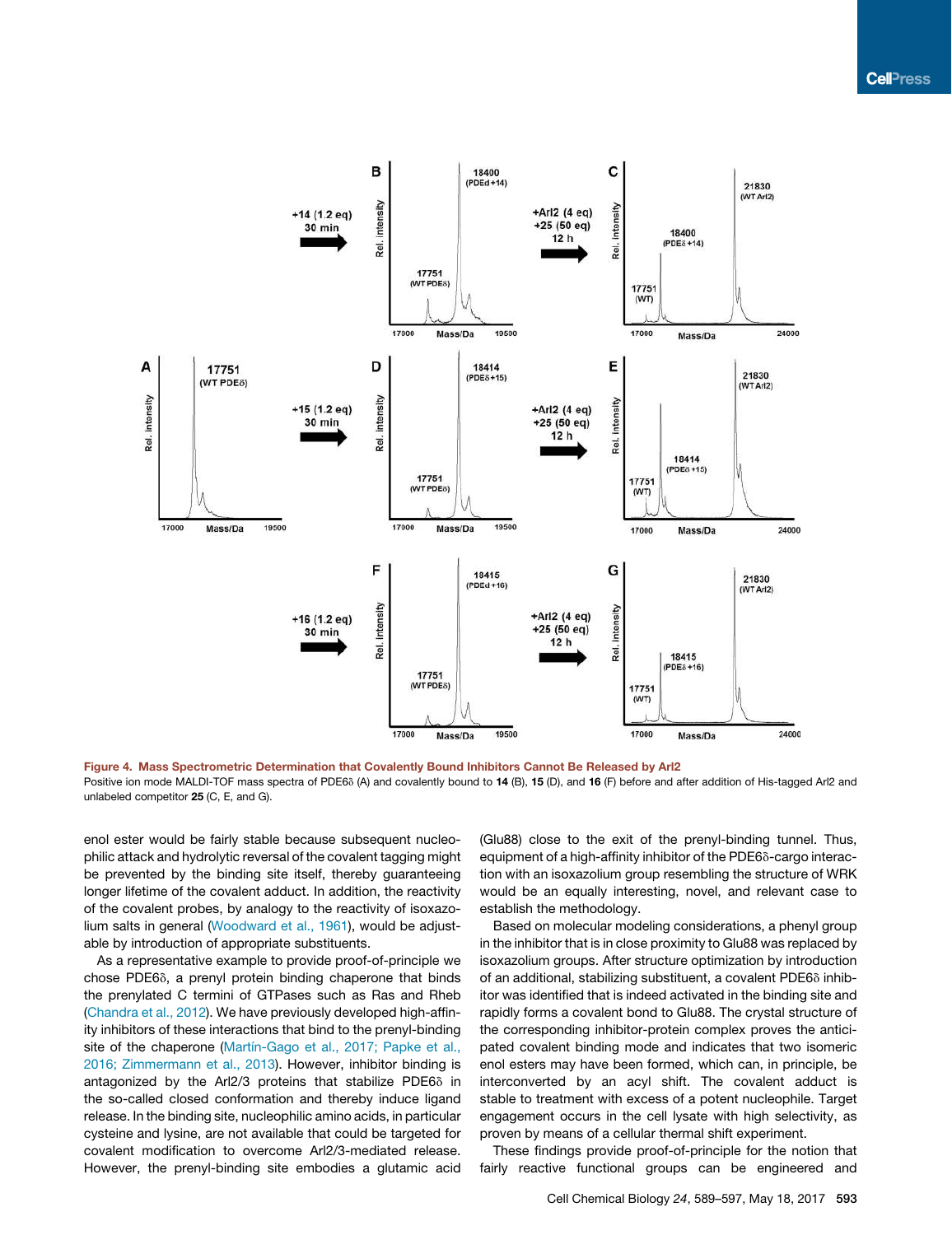

Figure 5. Determination that Covalently Bound Inhibitors Cannot Be Released by Arl2 Employing a Fluorescence-Quenching Assay (A) Schematic representation of the quenching assay.

(B) Binding of T-26 to F-PDE6<sup>®</sup> results in quenching of fluorescence emission and the addition of Arl2 (620 s) cannot directly release the T-26 from its complex with F-PDE6d.

(C) The presence of 25 in complex with PDE6 $\delta$  prevents the binding of T-26, which was added in high excess. The addition of a high excess of Arl2 (400 s) results in slow displacement of  $25$  by T-26, as indicated by the quenching of F-PDE6 $\delta$ .

(D–F) The presence of 15 in complex with PDE6<sub>0</sub> (with different incubation times) prevents the binding of T-26. The addition of an excess of Arl2 does not lead to the displacement of 15 by an excess of T-26, as indicated by the stable emission intensity of F-PDE6 $\delta$ . The chemical structures and affinity K<sub>D</sub> values for PDE6 $\delta$  of the compounds can be found in the Supplemental Information (Figure S3C).

employed for the successful development of covalent inhibitors targeting carboxylic acids with attenuated nucleophilic potency in protein pockets. For WRK-type isoxazolium salts this fine-tuning can be achieved by varying the steric demand and electronic properties of the heterocycle substituents (Woodman and Davidson, 1970; Woodward and Woodman, 1968; Woodward et al., 1961). However, reactivity may also translate into selectivity. Thus, solvent-exposed carboxylic acids may be converted into hydrolysis-sensitive enol esters, whereas analogous esters in binding sites will be protected from hydrolysis. Indeed, in the case detailed above, the core structure of the inhibitor guarantees rapid and tight binding of the inhibitor to the binding site (Martín-Gago et al., 2017), which then protects the covalent intermediate from nucleophilic attack. Such properties may be important, in general, for the successful application of probes containing reactive groups because competing unspecific protein binding and deactivation by nucleophiles present in cell lysate and cytosol will be suppressed. In addition, the moderate stability of isoxazolium salts in buffer at cellular pH provides this compound class with an inherent kinetic selectivity (Zaro et al., 2016). While tightly bound ligands will react rapidly with active site nucleophiles, excess unbound compound will eventually be hydrolyzed, thereby minimizing off-target labeling.

Future applications will need to explore the boundaries and balance of binding potency and chemical stability required for successful application of such covalent inhibitor classes. For WRK-type reactive ligands, we expect that equipment with stabilizing substituents needs to be optimized on a case-to-case basis. Thus, tight and rapidly binding ligands (as the ones described here) may enable the use of more reactive isoxazolium salts than applicable in other ligand-protein binding events. Likewise, we expect that for application in whole-cell investigations, the stability of the WRK isoxazolium salts may have to be increased for compatibility with more extended incubation times and membrane permeability. Again, optimization may be necessary on a case-to-case basis.

The choice of PDE6 $\delta$  as an inaugurating example is of particular relevance. Previous inhibitor development for this protein was complicated by the fact that a cellular mechanism, independent of ligand binding to the target protein itself, counteracts inhibition, i.e., release of even high-affinity cargo from the PDE6 $\delta$ binding site by the Arl proteins (Martín-Gago et al., 2017). Our findings demonstrate that such limitations can be overcome by covalent inhibitors, even if they form a still reactive covalent adduct.

Since WRK initially was investigated as a carboxylic acid-activating reagent for peptide coupling (Woodward et al., 1961), by analogy it appears possible that also other peptide coupling reagent types (Al-Warhi et al., 2012), e.g., N-alkyl-2-halopyridinium salts (Mukaiyama, 1979), might serve as electrophilic groups in carboxylic acid-targeting covalent probes and reagents in a wider sense. Therefore, this approach in general may open up novel avenues of research in chemical proteomics in particular, and in chemical biology in general.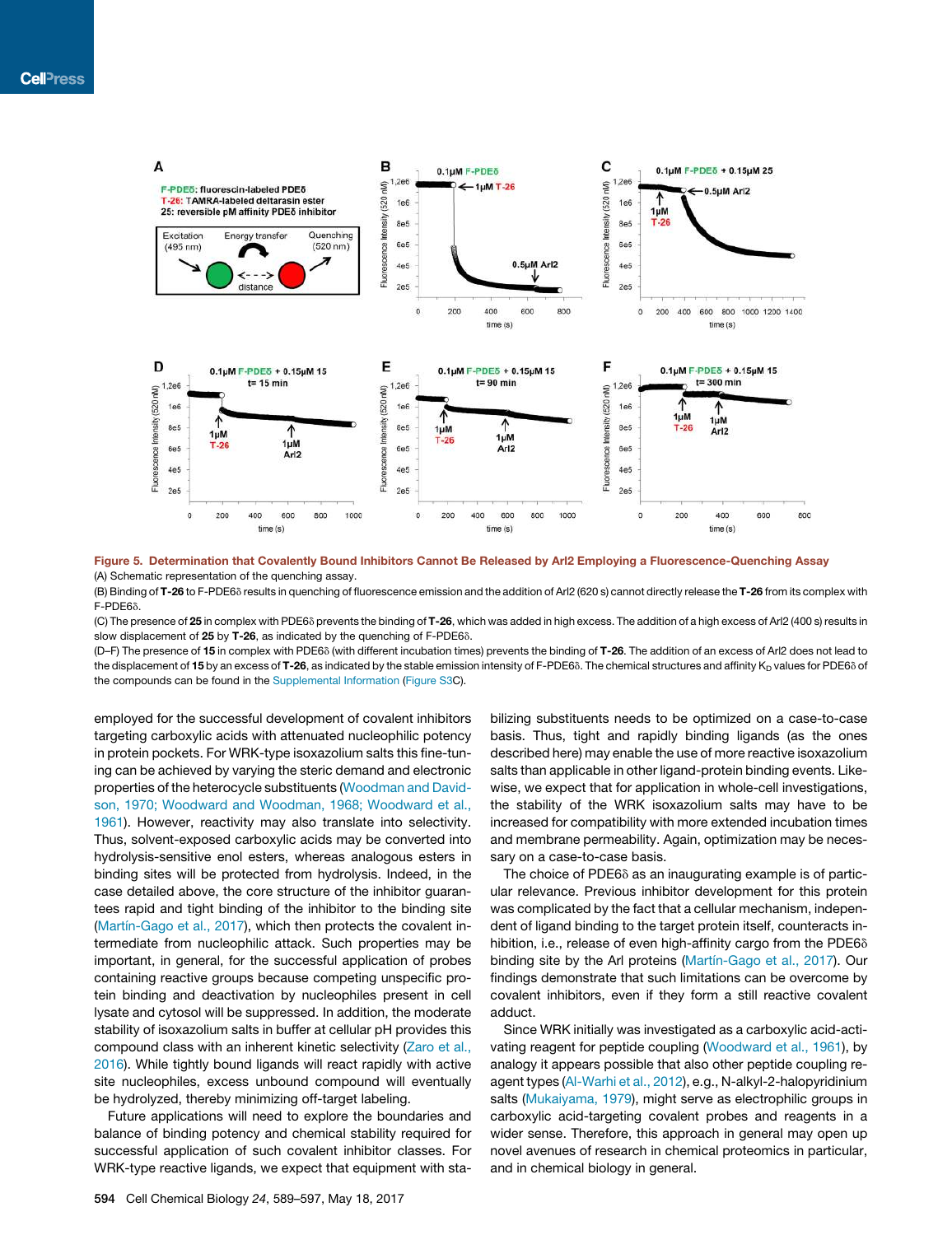

#### Figure 6. Crystal Structure of Inhibitor 15 in Complex with PDE6 $\delta$  and Target Engagement, CETSA

(A) Left: inhibitor 15 binds to PDE6<sub>0</sub> displaying the expected binding mode for this chemotype (see Figure S4C for a more detailed binding mode visualization). Right: 2F<sub>o</sub>-F<sub>c</sub> electron density map (1c level) around the covalent bond between the carboxylic side-chain of Glu88 and the opened WRK warhead. (B) Representative melting curves for PDE6<sub>0</sub>, GDPGP1, PSMG3, and PTGES2 as observed in a thermal protein profiling experiment. Melting curves for the DMSO controls are shown in red and melting curves after treatment with inhibitor 16 are shown in blue.

(C) Thermal stabilization of PDE6<sub>0</sub> in Jurkat lysate by the covalent inhibitor 16 is markedly higher than using the reversible ligand derivatives 23 and 24 at both 60°C and 66°C (1 µM). Intensities of the PDE6 $\delta$  immunoblot bands (Image Lab) were plotted as mean ± CI of 95% (n = 4). Statistical analysis was performed using one-way ANOVA test. \*p  $\leq 0.05$ ; \*\*p  $\leq 0.01$ ; \*\*\*p  $\leq 0.001$ .

## **SIGNIFICANCE**

The development of covalent inhibitors and probes that covalently bind to amino acids other than Cys and Lys residues is highly desirable. Using PDE6 $\delta$  as a model protein, the combination of an electrophilic warhead based on Woodward's reagent K and a potent inhibitor revealed that small molecules can be developed that bind selectively to the Glu88 residue inside the protein binding pocket. Even more demanding, covalent binding abrogates inhibitor release by the release factor Arl2 that removes even highaffinity cargo from PDE68, thereby overcoming a severe limitation in the development of inhibitors for this protein. The compounds derived from the WRK electrophile rapidly form stable covalent adducts, and labeling occurs in cell lysate with a high degree of selectivity. The high occurrence of Glu and Asp acids in binding sites suggests that WRK-derived isoxazolium salts may find widespread application in chemical proteomics and chemical biology in general.

## STAR+METHODS

Detailed methods are provided in the online version of this paper and include the following:

- **O KEY RESOURCES TABLE**
- **. CONTACT FOR REAGENT AND RESOURCE SHARING**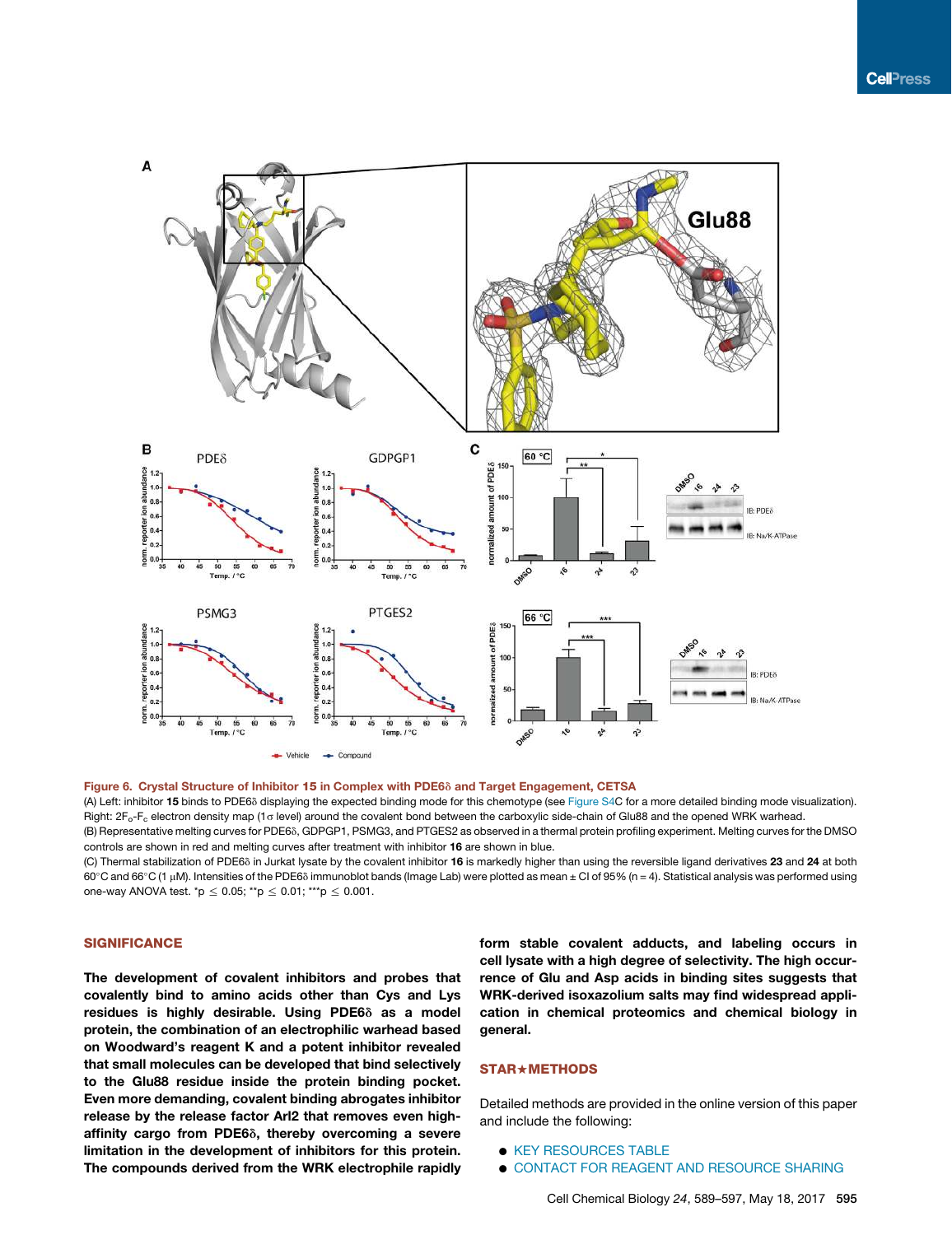## **.** EXPERIMENTAL MODEL AND SUBJECT DETAILS  $\cap$  Cell Lines

- **METHODS DETAILS** 
	- $\circ$  Protein Purification and Labeling
	- $\circ$  Mass Spectrometric Determination of Covalent Labeling
	- $\circ$  Crystallization and Structure Determination
	- $\circ$  Fluorescence Quenching and Polarization Assays
	- $\circ$  Molecular Modeling
	- $\circ$  General Information for Cellular Thermal Shift Assay
	- $\circ$  Cultivation and Harvesting of Cells, Cell Lysis
	- $\circ$  Thermal Shift Assay
	- O Mass Spectrometry Based Readout of CETSA
	- O Melting Curves Calculation
	- $\circ$  In-lysate Stabilization Assay
	- $\circ$  Chemical Stability Assay
	- $\circ$  Reaction of Compound 15 with Different Amino Acid Side-Chains
	- $\circ$  Determination of  $K_D$  Values
	- O General Information for Chemical Synthesis
- **.** QUANTIFICATION AND STATISTICAL ANALYSIS
- **. DATA AND SOFTWARE AVAILABILITY** 
	- $\circ$  Data Resources

## SUPPLEMENTAL INFORMATION

Supplemental Information includes seven figures, one table, and supplemental text and can be found with this article online at http://dx.doi.org/10.1016/j. chembiol.2017.03.015.

### AUTHOR CONTRIBUTIONS

P.M.-G. and H.W. designed the compounds. P.M.-G. synthesized the compounds and P.M.-G. and E.F. performed the biochemical and biophysical characterization experiments. M.W. and P.J. performed the CETSA experiments and M.W., P.J., and P.M.-G. analyzed the data. M.W. performed the in-lysate thermal stabilization assay. S.M. participated in the synthesis of the compounds. C.S.-F. and M.B. performed the stability assays. E.F. and A.W. solved the structure by X-ray crystallography and developed the fluorescence-quenching assay. P.M.-G. and H.W. conceived and designed the experiments. H.W. supervised the research project. P.M.-G. and H.W. wrote the manuscript supported by E.F. and A.W.

## ACKNOWLEDGMENTS

This research was supported by the Deutsche Forschungsgemeinschaft (Sonderforschungsbereich SFB 642 to A.W. and H.W.), and the European Research Council under the European Union's Seventh Framework Program (FP7/2007– 2013; ERC Grant 268309 to H.W. and ERC Grant 268782 to A.W.). We are grateful to Malte Metz and Andreas Brockmeyer for assistance in the cellular thermal shift assay.

Received: January 31, 2017 Revised: March 7, 2017 Accepted: March 24, 2017 Published: April 20, 2017

## SUPPORTING CITATION

The following reference appears in the Supplemental Information: Thuong et al., 2012.

#### REFERENCES

Akcay, G., Belmonte, M.A., Aquila, B., Chuaqui, C., Hird, A.W., Lamb, M.L., Rawlins, P.B., Su, N., Tentarelli, S., Grimster, N.P., et al. (2016). Inhibition of Mcl-1 through covalent modification of a noncatalytic lysine side chain. Nat. Chem. Biol. *12*, 931–936.

Al-Warhi, T.I., Al-Hazimi, H.M.A., and El-Faham, A. (2012). Recent development in peptide coupling reagents. J. Saudi Chem. Soc. *16*, 97–116.

Backus, K.M., Correia, B.E., Lum, K.M., Forli, S., Horning, B.D., González-Páez, G.E., Chatterjee, S., Lanning, B.R., Teijaro, J.R., Olson, A.J., et al. (2016). Proteome-wide covalent ligand discovery in native biological systems. Nature *534*, 570–574.

Baillie, T.A. (2016). Targeted covalent inhibitors for drug design. Angew. Chem. Int. Ed. *55*, 13408–13421.

Bodlaender, P., Feinstein, G., and Shaw, E. (1969). Use of isoxazolium salts for carboxyl group modification in proteins. Trypsin. Biochem. *8*, 4941–4949.

Bustos, P., Gajardo, M.I., Gómez, C., Goldie, H., Cardemil, E., and Jabalquinto, A.M. (1996). Woodward's reagent K reacts with histidine and cysteine residues in *Escherichia coli* and *Saccharomyces cerevisiae* phosphoenolpyruvate carboxykinases. J. Protein Chem. *15*, 467–472.

Carvajal, N., Uribe, E., López, V., and Salas, M. (2004). Inactivation of human liver arginase by Woodward's reagent K: evidence for reaction with His141. Protein J. *23*, 179–183.

Chandra, A., Grecco, H.E., Pisupati, V., Perera, D., Cassidy, L., Skoulidis, F., Ismail, S.A., Hedberg, C., Hanzal-Bayer, M., Venkitaraman, A.R., et al. (2012). The GDI-like solubilizing factor PDE<sub>o</sub> sustains the spatial organization and signalling of Ras family proteins. Nat. Cell Biol. *14*, 148–158.

Chen, K., and Kurgan, L. (2009). Investigation of atomic level patterns in protein-small ligand interactions. PLoS One *4*, e4473.

Cox, J., and Mann, M. (2008). MaxQuant enables high peptide identification rates, individualized p.p.b.-range mass accuracies and proteome-wide protein quantification. Nat. Biotechnol. *26*, 1367–1372.

Dekker, F.J., Rocks, O., Vartak, N., Menninger, S., Hedberg, C., Balamurugan, R., Wetzel, S., Renner, S., Gerauer, M., Schölermann, B., et al. (2010). Smallmolecule inhibition of APT1 affects Ras localization and signaling. Nat. Chem. Biol. *6*, 449–456.

Emsley, P., Lohkamp, B., Scott, W.G., and Cowtan, K. (2010). Features and development of *Coot*. Acta Crystallogr. Sect. D Biol. Crystallogr. *66*, 486–501. Feinstein, G., Bodlaender, P., and Shaw, E. (1969). Modification of essential carboxylic acid side chains of trypsin. Biochemistry *8*, 4949–4955.

Franken, H., Mathieson, T., Childs, D., Sweetman, G.M.A., Werner, T., Tögel, I., Doce, C., Gade, S., Bantscheff, M., Drewes, G., et al. (2015). Thermal proteome profiling for unbiased identification of direct and indirect drug targets using multiplexed quantitative mass spectrometry. Nat. Protoc. *10*, 1567–1593.

Fujishima, S., Yasui, R., Miki, T., Ojida, A., and Hamachi, I. (2012). Liganddirected acyl imidazole chemistry for labeling of membrane-bound proteins on live cells. J. Am. Chem. Soc. *134*, 3961–3964.

Gersch, M., Kreuzer, J., Sieber, S.A., Böttcher, T., Sieber, S.A., Fenteany, G., Standaert, R.F., Lane, W.S., Choi, S., Corey, E.J., et al. (2012). Electrophilic natural products and their biological targets. Nat. Prod. Rep. *29*, 659.

Ismail, S.A., Chen, Y.-X., Rusinova, A., Chandra, A., Bierbaum, M., Gremer, L., Triola, G., Waldmann, H., Bastiaens, P.I.H., and Wittinghofer, A. (2011). Arl2- GTP and Arl3-GTP regulate a GDI-like transport system for farnesylated cargo. Nat. Chem. Biol. *7*, 942–949.

Jessani, N., and Cravatt, B.F. (2004). The development and application of methods for activity-based protein profiling. Curr. Opin. Chem. Biol. *8*, 54–59.

Kato, D., Boatright, K.M., Berger, A.B., Nazif, T., Blum, G., Ryan, C., Chehade, K.A.H., Salvesen, G.S., and Bogyo, M. (2005). Activity-based probes that target diverse cysteine protease families. Nat. Chem. Biol. *1*, 33–38.

Kemp, D.S., and Chien, S.W. (1967). A new peptide coupling reagent. J. Am. Chem. Soc. *89*, 2743–2745.

Komissarov, A.A., Romanova, D.V., and Debabov, V.G. (1995). Complete inactivation of *Escherichia coli* uridine phosphorylase by modification of Asp5 with Woodward's reagent K. J. Biol. Chem. *270*, 10050–10055.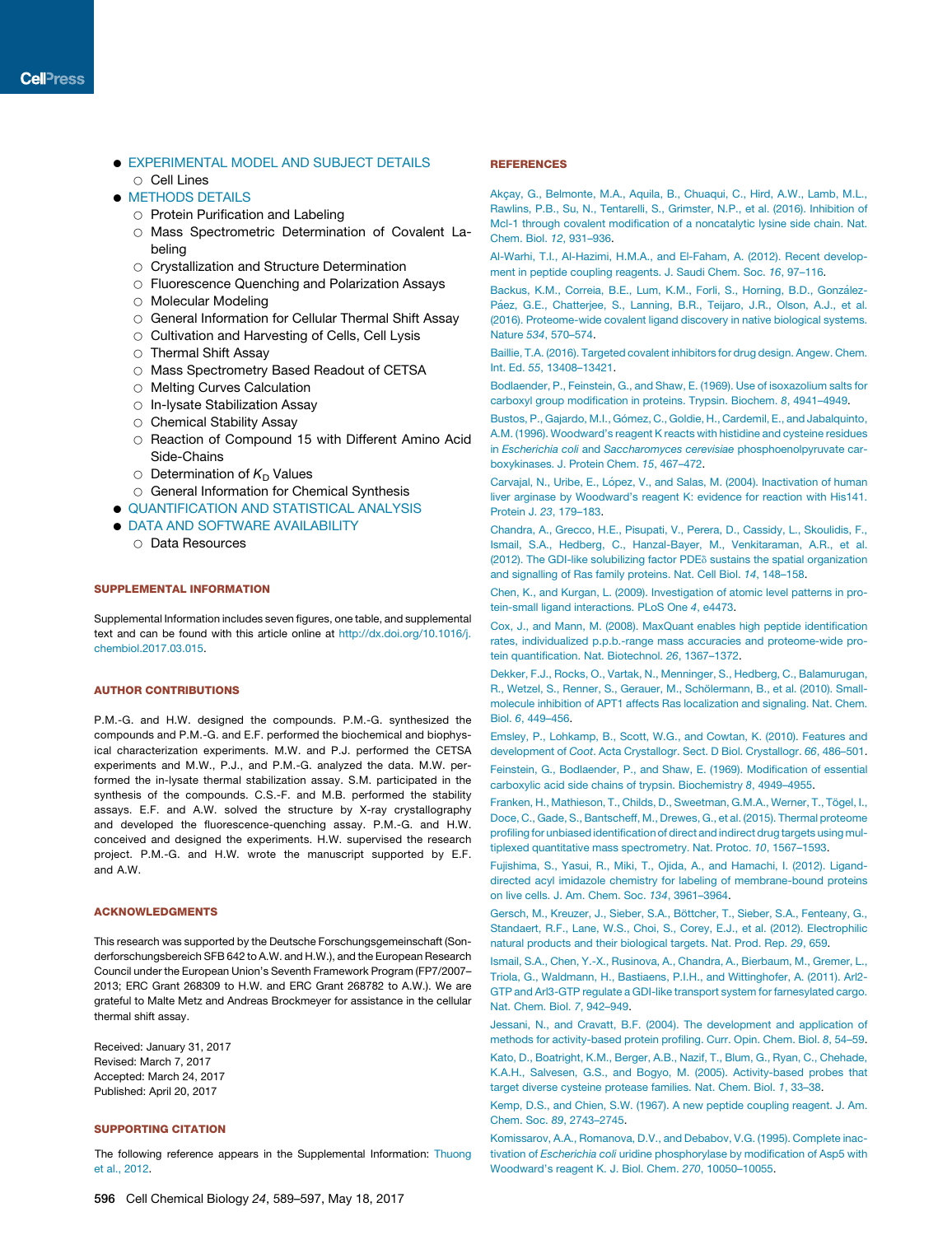Li, Z., Qian, L., Li, L., Bernhammer, J.C., Huynh, H.V., Lee, J.-S., and Yao, S.Q. (2016). Tetrazole photoclick chemistry: reinvestigating its suitability as a bioorthogonal reaction and potential applications. Angew. Chem. Int. Ed. *55*, 2002–2006.

Liu, Y., Patricelli, M.P., and Cravatt, B.F. (1999). Activity-based protein profiling: the serine hydrolases. Proc. Natl. Acad. Sci. USA *96*, 14694–14699.

Liu, Q., Sabnis, Y., Zhao, Z., Zhang, T., Buhrlage, S.J., Jones, L.H., and Gray, N.S. (2013). Developing irreversible inhibitors of the protein kinase cysteinome. Chem. Biol. *20*, 146–159.

Llamas, K., Owens, M., Blakeley, R.L., and Zerner, B. (1986). N-Ethyl-5-phenylisoxazolium 3'-sulfonate (Woodward's reagent K) as a reagent for nucleophilic side chains of proteins. J. Am. Chem. Soc. *108*, 5543–5548.

Mahnam, K., Moosavi-Movahedi, A.A., Bahrami, H., Hossein Hakimelahi, G., Ataie, G., Jalili, S., Saboury, A.A., Ahmad, F., Safarian, S., Amanlou, M., et al. (2008). Efficient factors in protein modification: adenosine deaminase esterification by Woodward reagent K. J. Iran. Chem. Soc. *5*, 464–475.

Martín-Gago, P., Fansa, E.K., Klein, C.H., Murarka, S., Janning, P., Schürmann, M., Metz, M., Ismail, S., Schultz-Fademrecht, C., Baumann, M., et al. (2017). A PDE6 $\delta$ -KRas inhibitor chemotype with up to seven H-bonds and picomolar affinity that prevents efficient inhibitor release by Arl2. Angew. Chem. Int. Ed. *56*, 2423–2428.

Matsuo, K., Kioi, Y., Yasui, R., Takaoka, Y., Miki, T., Fujishima, S.-H., and Hamachi, I. (2013). One-step construction of caged carbonic anhydrase I using a ligand-directed acyl imidazole-based protein labeling method. Chem. Sci. *4*, 2573.

Mix, K.A., and Raines, R.T. (2015). Optimized diazo scaffold for protein esterification. Org. Lett. *17*, 2358–2361.

Mukaiyama, T. (1979). New synthetic reactions based on the onium salts of aza-arenes [new synthetic methods (29)]. Angew. Chem. Int. Ed. *18*, 707–721.

Murarka, S., Martín-Gago, P., Schultz-Fademrecht, C., Al Saabi, A., Baumann, M., Fansa, E.K., Ismail, S., Nussbaumer, P., Wittinghofer, A., and Waldmann, H. (2016). Development of pyridazinone chemotypes targeting the PDE<sub>δ</sub> prenyl binding site. Chemistry http://dx.doi.org/10.1002/chem.201603222.

Niphakis, M.J., and Cravatt, B.F. (2014). Enzyme inhibitor discovery by activity-based protein profiling. Annu. Rev. Biochem. *83*, 341–377.

Papke, B., Murarka, S., Vogel, H.A., Martín-Gago, P., Kovacevic, M., Truxius, D.C., Fansa, E.K., Ismail, S., Zimmermann, G., Heinelt, K., et al. (2016). Identification of pyrazolopyridazinones as PDE<sub>0</sub> inhibitors. Nat. Commun. *7*, 11360.

Pétra, P.H. (1971). Modification of carboxyl groups in bovine carboxypeptidase A. I. Inactivation of the enzyme by N-ethyl-5-phenylisoxazolium-3'-sulfonate (Woodward's reagent K). Biochemistry *10*, 3163–3170.

Pétra, P.H., and Neurath, H. (1971). Modification of carboxyl groups in bovine carboxypeptidase A. II. Chemical identification of a functional glutamic acid residue and other reactive groups. Biochemistry *10*, 3171–3177.

Qian, Y., Schürmann, M., Janning, P., Hedberg, C., and Waldmann, H. (2016). Activity-based proteome profiling probes based on Woodward's reagent K with distinct target selectivity. Angew. Chem. Int. Ed. *55*, 7766–7771.

Reinhard, F.B.M., Eberhard, D., Werner, T., Franken, H., Childs, D., Doce, C., Savitski, M.F., Huber, W., Bantscheff, M., Savitski, M.M., et al. (2015). Thermal proteome profiling monitors ligand interactions with cellular membrane proteins. Nat. Methods *12*, 1129–1131.

Savitski, M.M., Reinhard, F.B.M., Franken, H., Werner, T., Savitski, M.F., Eberhard, D., Martinez Molina, D., Jafari, R., Dovega, R.B., Klaeger, S., et al. (2014). Tracking cancer drugs in living cells by thermal profiling of the proteome. Science *346*, 1255784.

Serafimova, I.M., Pufall, M.A., Krishnan, S., Duda, K., Cohen, M.S., Maglathlin, R.L., McFarland, J.M., Miller, R.M., Frödin, M., and Taunton, J. (2012). Reversible targeting of noncatalytic cysteines with chemically tuned electrophiles. Nat. Chem. Biol. *8*, 471–476.

Shannon, D.A., and Weerapana, E. (2015). Covalent protein modification: the current landscape of residue-specific electrophiles. Curr. Opin. Chem. Biol. *24*, 18–26.

Sinha, U., and Brewer, J.M. (1985). A spectrophotometric method for quantitation of carboxyl group modification of proteins using Woodward's reagent K. Anal. Biochem. *151*, 327–333.

Speers, A.E., and Cravatt, B.F. (2004). Chemical strategies for activity-based proteomics. ChemBioChem *5*, 41–47.

Takaoka, Y., Ojida, A., and Hamachi, I. (2013). Protein organic chemistry and applications for labeling and engineering in live-cell systems. Angew. Chem. Int. Ed. *52*, 4088–4106.

Takaoka, Y., Nishikawa, Y., Hashimoto, Y., Sasaki, K., and Hamachi, I. (2015). Ligand-directed dibromophenyl benzoate chemistry for rapid and selective acylation of intracellular natural proteins. Chem. Sci. *6*, 3217–3224.

Tamura, T., Tsukiji, S., and Hamachi, I. (2012). Native FKBP12 engineering by ligand-directed tosyl chemistry: labeling properties and application to photocross-linking of protein complexes in vitro and in living cells. J. Am. Chem. Soc. *134*, 2216–2226.

Thuong, M.B., Mann, A., and Wagner, A. (2012). Mild chemo-selective hydration of terminal alkynes catalysed by AgSbF6. Chem. Commun. (Camb.) *48*, 434–436.

Tsai, C.-S., Yen, H.-Y., Lin, M.-I., Tsai, T.-I., Wang, S.-Y., Huang, W.-I., Hsu, T.-L., Cheng, Y.-S.E., Fang, J.-M., and Wong, C.-H. (2013). Cell-permeable probe for identification and imaging of sialidases. Proc. Natl. Acad. Sci. USA *110*, 2466–2471.

Tsuboi, K., Bachovchin, D.A., Speers, A.E., Spicer, T.P., Fernandez-Vega, V., Hodder, P., Rosen, H., and Cravatt, B.F. (2011). Potent and selective inhibitors of glutathione *S*-transferase omega 1 that impair cancer drug resistance. J. Am. Chem. Soc. *133*, 16605–16616.

Tsukiji, S., and Hamachi, I. (2014). Ligand-directed tosyl chemistry for in situ native protein labeling and engineering in living systems: from basic properties to applications. Curr. Opin. Chem. Biol. *21*, 136–143.

Tsukiji, S., Miyagawa, M., Takaoka, Y., Tamura, T., and Hamachi, I. (2009). Ligand-directed tosyl chemistry for protein labeling in vivo. Nat. Chem. Biol. *5*, 341–343.

Vocadlo, D.J., and Bertozzi, C.R. (2004). A strategy for functional proteomic analysis of glycosidase activity from cell lysates. Angew. Chem. Int. Ed. *43*, 5338–5342.

Weerapana, E., Simon, G.M., and Cravatt, B.F. (2008). Disparate proteome reactivity profiles of carbon electrophiles. Nat. Chem. Biol. *4*, 405–407.

Winn, M.D., Ballard, C.C., Cowtan, K.D., Dodson, E.J., Emsley, P., Evans, P.R., Keegan, R.M., Krissinel, E.B., Leslie, A.G.W., McCoy, A., et al. (2011). Overview of the CCP4 suite and current developments. Acta Crystallogr. D. Biol. Crystallogr. *67*, 235–242.

Woodman, D.J., and Davidson, A.I. (1970). N-tert-butyl-.beta.-acyloxycrotonamides. J. Org. Chem. *35*, 83–87.

Woodward, R.B., and Olofson, R.A. (1961). The reaction of isoxazolium salts with bases. J. Am. Chem. Soc. *83*, 1007–1009.

Woodward, R.B., and Woodman, D.J. (1968). Stable enol esters from N-tertbutyl-5-methylisoxazolium perchlorate. J. Am. Chem. Soc. *90*, 1371–1372.

Woodward, R.B., Olofson, R.A., and Mayer, H. (1961). A new synthesis of peptides. J. Am. Chem. Soc. *83*, 1010–1012.

Zaro, B.W., Whitby, L.R., Lum, K.M., and Cravatt, B.F. (2016). Metabolically labile fumarate esters impart kinetic selectivity to irreversible inhibitors. J. Am. Chem. Soc. *138*, 15841–15844.

Zhao, S., Dai, J., Hu, M., Liu, C., Meng, R., Liu, X., Wang, C., and Luo, T. (2016). Photo-induced coupling reactions of tetrazoles with carboxylic acids in aqueous solution: application in protein labelling. Chem. Commun. *52*, 4702–4705.

Zimmermann, G., Papke, B., Ismail, S., Vartak, N., Chandra, A., Hoffmann, M., Hahn, S.A., Triola, G., Wittinghofer, A., Bastiaens, P.I.H., et al. (2013). Small molecule inhibition of the KRAS-PDE<sub>0</sub> interaction impairs oncogenic KRAS signalling. Nature *497*, 638–642.

Zimmermann, G., Schultz-Fademrecht, C., Küchler, P., Murarka, S., Ismail, S., Triola, G., Nussbaumer, P., Wittinghofer, A., and Waldmann, H. (2014). Structure guided design and kinetic analysis of highly potent benzimidazole inhibitors targeting the PDE<sub>0</sub> prenyl binding site. J. Med. Chem. 57, 5435-5448.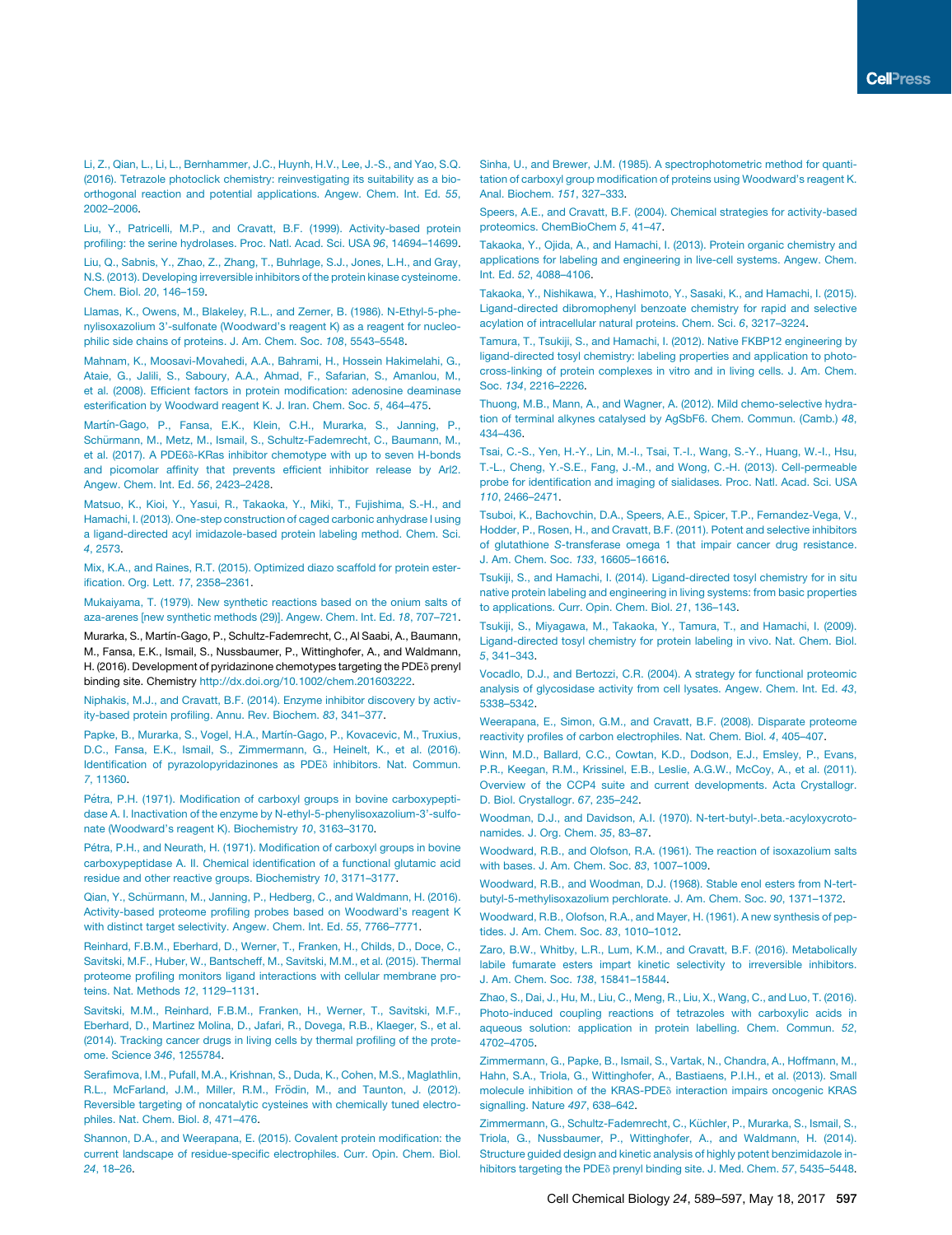## STAR+METHODS

## KEY RESOURCES TABLE

| <b>REAGENT or RESOURCE</b>                               | <b>SOURCE</b>                           | <b>IDENTIFIER</b>                                           |
|----------------------------------------------------------|-----------------------------------------|-------------------------------------------------------------|
| Antibodies                                               |                                         |                                                             |
| Anti-PDE6D                                               | <b>Thermo Fisher Scientific</b>         | P5-22008; RRID: AB_11154288                                 |
| Anti-Na/K-ATPase                                         | abcam                                   | ab76020; RRID: AB_1310695                                   |
| Anti-mouse, HRP                                          | <b>Thermo Fisher Scientific</b>         | 31430; RRID: AB_228307                                      |
| Anti-rabbit, HRP                                         | <b>Thermo Fisher Scientific</b>         | 31460; RRID: AB 228341                                      |
| <b>Bacterial and Virus Strains</b>                       |                                         |                                                             |
| Escherichia coli strain BL21-CodonPlus(DE3)-RIL          | Stratagene                              | 230240                                                      |
| Chemicals, Peptides, and Recombinant Proteins            |                                         |                                                             |
| Sinapic Acid                                             | Sigma-Aldrich                           | D7927                                                       |
| <b>DMSO</b>                                              | Sigma-Aldrich                           | D8418                                                       |
| <b>RPMI 1640</b>                                         | <b>PAN Biotech</b>                      | P04-18047                                                   |
| Penicillin/Streptomycin                                  | <b>PAN Biotech</b>                      | P06-07100                                                   |
| SuperSignal™ West Femto Maximum Sensitivity Substrate    | <b>Thermo Fisher Scientific</b>         | 34095                                                       |
| TMT10plex                                                | <b>Thermo Fisher Scientific</b>         | 90110                                                       |
| MEM NEAA (100x)                                          | <b>PAN Biotech</b>                      | P08-32100                                                   |
| Fluorescein isothiocyanate isomer I                      | Sigma-Aldrich                           | F7250                                                       |
| See Chemistry Procedures for synthesis of                | This paper                              | N/A                                                         |
| additional compounds                                     |                                         |                                                             |
| Deposited Data                                           |                                         |                                                             |
| Crystal structure of 15 covalently bound to PDE6D        | This paper                              | PDB: 5NAL                                                   |
| Experimental Models: Cell Lines                          |                                         |                                                             |
| Jurkat, Clone E6-1                                       | <b>ATCC</b>                             | <b>TIB-152</b>                                              |
| Oligonucleotides                                         |                                         |                                                             |
| Primer: PDE <sup>888A</sup> gggcaatgcctagcagaatggttcttcg | Sigma-Aldrich                           | N/A                                                         |
| <b>Recombinant DNA</b>                                   |                                         |                                                             |
| pET28a                                                   | Novagen                                 | 69864-3                                                     |
| pET-20b                                                  | Novagen                                 | 69739-3                                                     |
| pGEX-4T-1                                                | Amersham                                | 27458001                                                    |
| Software and Algorithms                                  |                                         |                                                             |
| <b>XDS</b>                                               | MPI for Medical Research,<br>Heidelberg | http://homes.mpimf-heidelberg.mpg.<br>$de/\sim$ kabsch/xds/ |
| Coot                                                     | Emsley et al., 2010                     | https://www2.mrc-lmb.cam.ac.uk/<br>personal/pemsley/coot/   |
| CCP4                                                     | Winn et al., 2011                       | http://www.ccp4.ac.uk/                                      |
| GraFit.5                                                 | <b>Erithracus Software</b>              | http://www.erithacus.com/grafit/<br>index.html              |
| GraphPad Prism 5.03                                      | GraphPad Software Inc.                  | http://www.graphpad.com/scientific-<br>software/prism/      |
| Image Lab (v5.2.1 build 11)                              | <b>Bio-Rad Laboratories</b>             | N/A                                                         |
| MaxQuant software (v.1.5.3.30)                           | Cox and Mann, 2008                      | http://www.coxdocs.org/doku.php?id=<br>maxquant:start       |
| Maestro 10.5                                             | Schrödinger                             | https://www.schrodinger.com/maestro                         |
| Solver Marcro                                            | This paper                              | N/A                                                         |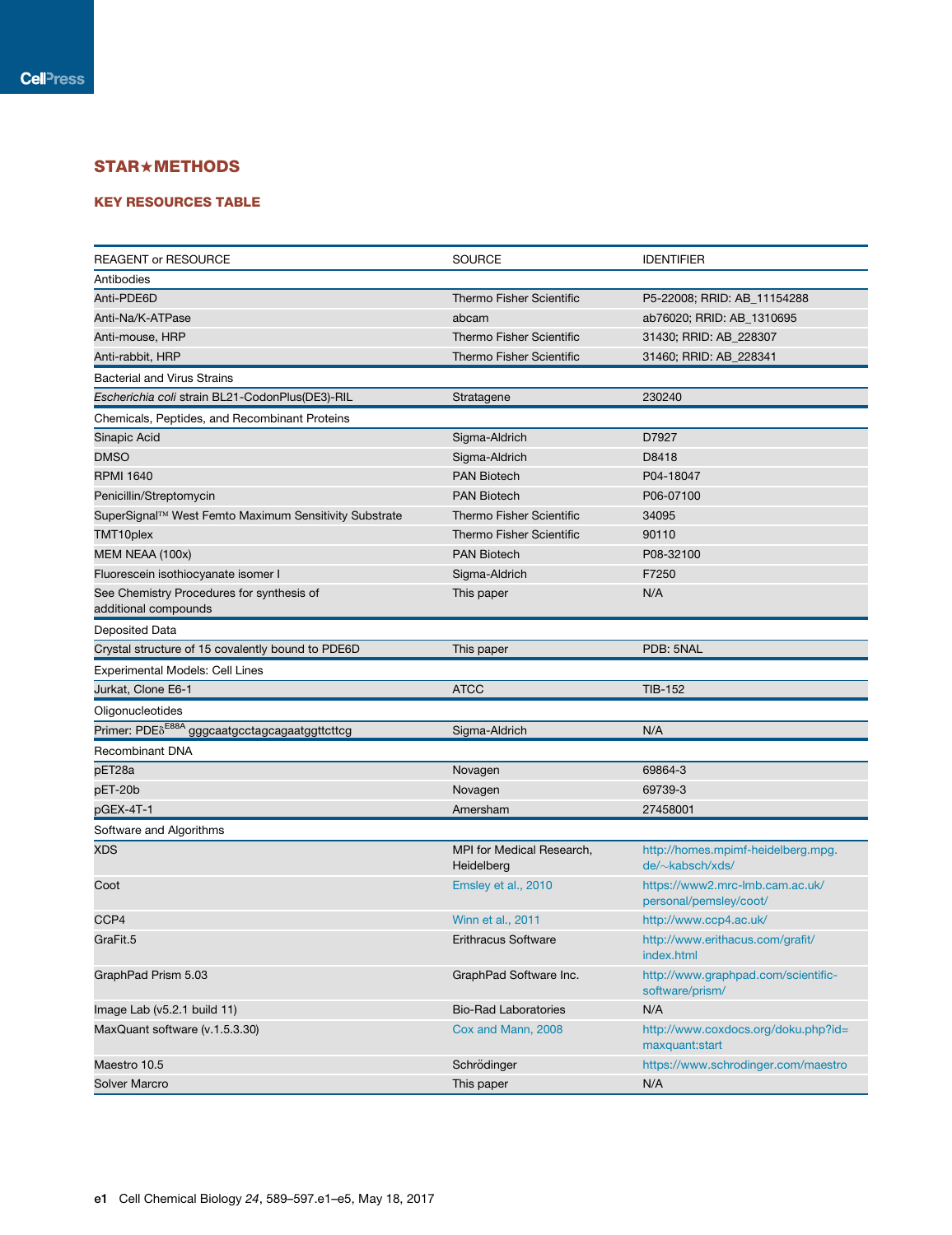## CONTACT FOR REAGENT AND RESOURCE SHARING

Further information and requests for resources and reagents should be directed to the Lead Contact, Herbert Waldmann (herbert. waldmann@mpi-dortmund.mpg.de).

## EXPERIMENTAL MODEL AND SUBJECT DETAILS

## Cell Lines

Jurkat cells were maintained in RPMI 1640 Medium supplemented with 10% (v/v) fetal bovine serum (FBS), penicillin (100 U/mL), streptomycin (100 mg/mL) and 1x NEAA. All cell lines were grown at  $37^{\circ}$ C in a humidified 5% CO2 atmosphere.

## METHODS DETAILS

## Protein Purification and Labeling

All proteins were expressed in *Escherichia coli* strain BL21-CodonPlus(DE3)-RIL. Cells were induced at OD ~0.6 with 100 µM IPTG and incubated at 20 °C overnight. Cells were harvested and lysed in lyses buffer (30 mM Tris-HCl, pH 7.5, 150 mM NaCl and 1 mM b-mercaptoethanol, 1 mM PMSF) using French press. Supernatant of C-terminal histidine-tagged full-length Arl2 (expressed from pET20b plasmid) was loaded onto a Ni-NTA column (QIAGEN). Protein was eluted with elution buffer (30 mM Tris-HCl, pH 7.5, 150 mM NaCl and 1 mM b-mercaptoethanol, 250 mM imidazole), followed by gel filtration on a Superdex 75 S26/60 column using elution buffer without imidazole. Supernatant of N-terminal GST-tagged PDE6<sub>0</sub> (expressed from pGEX-4T-1 plasmid) was loaded onto a Glutathione Sepharose 4B column (GE healthcare). Protein was eluted with elution buffer (30 mM Tris-HCl, pH 7.5, 150 mM NaCl and 1 mM b-mercaptoethanol, 20 mM glutathione), followed by tag cleavage and gel filtration on a Superdex 75 S26/60 column using elution buffer without glutathione.

The PDE6 $\delta^{E88A}$  mutant was generated by quick-change mutagenesis PCR using a single primer (gggcaatgcctagcagaatggttcttcg) and the N-terminal histidine-tagged protein (expressed from pET28a plasmid) was purified as described for Arl2. For PDE6 $\delta$  labeling, 2 mg of protein was incubated with a 50-fold molar excess of Fluorescein isothiocyanate (FITC) in PBS buffer containing 1 mM TCEP for 1 hour at  $4^\circ$ C. The excess label was removed by a desalting column.

## Mass Spectrometric Determination of Covalent Labeling

Proteins were incubated with the compounds in 20 mM HEPES, pH 7.5, 150 mM NaCl at room temperature. A saturated solution of sinapic acid (Aldrich) in H<sub>2</sub>O (0.1% TFA) / ACN (2:1) was used as matrix. 1  $\mu$ L of the samples was mixed with 10  $\mu$ L of matrix, and 1  $\mu$ L of this mixture was placed on an MTP 384 ground steel target plate and dried in air. Mass spectra were obtained over the *m*/*z* range 16.500–19.500 using a Bruker UltrafleXtreme TOF/TOF mass spectrometer. The *m*/*z* range was adjusted when other proteins were investigated (20.000–22.500 for His-tagged PDE6 $\delta^{\rm E88A}$ , 18.000–20.000 for HRas<sup>G12D</sup>, 21.000–33.000 for GST, 61.000–73.000 for BSA and up to 23.000 for His-tagged Arl2).

#### Crystallization and Structure Determination

A stock solution of 50 mM 13 in DMSO was used for crystallization. A 1:1 molar ratio mixture of PDE6 $\delta$ :13 at final concentration of 500 µM was used for crystallization screening. Crystals appeared after 2 days and were flash frozen in a cryoprotectant solution that contains glycerol in addition to the mother liquor. Diffraction datasets were collected using in house facility. After data processing by XDS the structure was solved by Molrep from CCP4 (suite) using PDE<sub>0</sub> from the PDE<sub>0</sub>-farnesylated Rheb complex (PDB: 3T5G) as a search model for the molecular replacement. The model was built by WinCoot and refined by REFMAC5. Refinement and data collection statistics are summarized in Table S1.

## Fluorescence Quenching and Polarization Assays

Fluorescence measurements were carried out at 20 °C in buffer containing 25 mM Tris-HCl, pH 7.5, 150 mM NaCl and 3mM DTE, using Fluoromax-4 spectrophotometer (HORIBA JobinYvon, Munich, Germany). For the Fluorescence quenching assay fluores $cin$ -labeled PDE6 $\delta$  (F-PDE6 $\delta$ ) was excited at 490 nm and the quenching by TAMRA-labeled PDE6 $\delta$ -inhibitor (T-Ester, 26) was recorded by measuring the emission intensity at 520 nm. The fluorescence polarization measurements were carried out using fluorescein-labeled 25 with excitation and emission wavelengths at 495 nm and 520 nm. The data were analyzed with GraFit 5.0 program (Erithracus Software).

### Molecular Modeling

Molecular modeling experiments were carried out with the Maestro 10.5 suite (Schrödinger). Both ligand and receptor flexibility were taken into account by using receptor docking (Glide) in combination with the protein structure prediction embedded in the program Prime. Protein Preparation Wizard (Schrödinger Maestro suite) was used to prepare the PDE6<sub>0</sub> co-crystal for the calculations. Previously obtained X-ray structures were used to define the active site. Water molecules were removed from the protein crystal structure, hydrogen atoms were added and resulting structure was refined by OPLS2005 force-field. The minimization was ended when the RMSD reached 0.18 Å. Receptor Grid Preparation (Glide) was used to generate the protein grid that was subsequent utilized in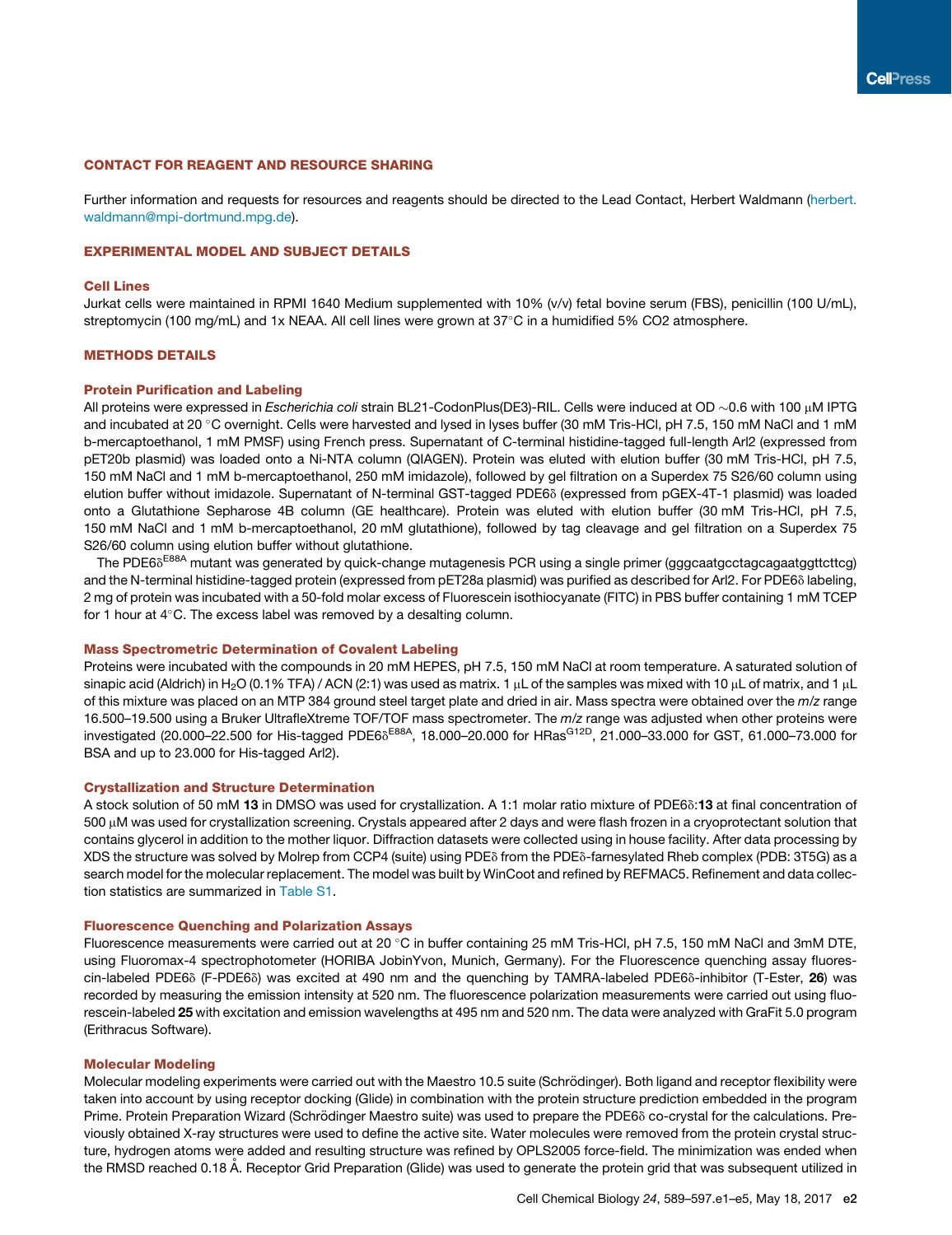docking experiments. The Van der Waals radius scaling factor was set to 0.5 with a partial charge cutoff of 0.25. Arg61 was selected as a possible site for hydrogen bonding. Additionally, docking runs were carried out using additional hydrogen bond constraints with Tyr149, Cys56, Gln78 and/or Glu88. Ligand preparation for docking was carried out with LigPrep in Maestro 10.5 and the OPLS\_2005 force-field. Epika was used to generate possible states at target pH 7.0  $\pm$  4.0. Ligand docking options in Glide were used for the first round of docking experiments. Under Setting, XP (extra precision), Dock flexibly, Sample nitrogen inversions, Sample ring conformation and Epik state penalties to docking score were selected, amide bonds were penalized for nonplanar conformation. Under the Ligands section, the Van der Walls radius scaling factor was set to 0.5 and the docking was set to match at least 1 out of two constraints. Several high-score binding poses were generated and co-crystallized compound 13 was re-docked and analyzed in terms of overlay with the X-ray structure.

## General Information for Cellular Thermal Shift Assay

Three biological replicates employing lysates from Jurkat cells were measured in which compound 16 was used at a concentration of 1 µM and alternatively with DMSO (1 % v/v) treated samples as controls. The samples were split into 10 aliquots each and incubated at 10 different temperatures between 37 and 67  $\degree$ C. The precipitated fraction of the proteins was centrifuged off and the soluble fraction quantified relatively to the lowest temperature using a 10plex TMT label mass spectrometry based approach, i.e. thermal protein profiling (TPP). Proteins were considered as stabilized or destabilized when, in all three replicates, 1) they had a shift in melting points of at least  $\pm 2^{\circ}$ C (same direction) or 2) they showed a difference in the relative peak intensities of at least 5 % for the two highest temperatures. In total, we identified 5684 proteins, of which 3217 were identified with at least two unique peptides in all replicates (compound treated and DMSO controls). 2617 of these proteins showed a normal melting curve in the DMSO control, i.e. they had relative intensities of the labels of the two highest temperatures smaller or equal to 35 % of the labels of the lowest temperatures. Out of the 5684 proteins only PDE6 $\delta$ , GDPGP1, PSMG3 and PTGES2 were identified as hits according to the definition above. PDE6 $\delta$ showed a typical melting behavior only in the DMSO controls. In compound treated samples, the percentage of soluble protein at high temperatures (T > 58 °C) was much higher than in DMSO controls (see Figure 6B), i.e. the stabilization of PDE6 $\delta$  by 16 leads to an incomplete precipitation of the protein at higher temperatures.

## Cultivation and Harvesting of Cells, Cell Lysis

Jurkat cells were cultivated until a cell density of 1.5-2.0 \*10 $^6$  was reached. 50 ml of cell suspension were transferred into a falcon tube and incubated on ice for 2 min followed by centrifugation at 350 x g at room temperature for 3 min. The supernatant was discarded and the pellet re-suspended in 25 ml of ice-cold phosphate buffered saline (PBS). The cells were harvested by centrifugation at 350 x g at room temperature for 2 min and the supernatant discarded again. This washing procedure was repeated twice. After the last washing and centrifugation step, cells were re-suspended in 1.5 ml PBS and quickly frozen in liquid nitrogen. Cell lysis was performed via thaw/freeze cycles using liquid nitrogen.. Therefore, frozen cells were thawed at 23°C until about 60-80 % of the cells were unfrozen and kept on ice until the whole sample was thawed. After that, cells were quickly frozen with liquid nitrogen again and the cycle was repeated 4 times. Afterwards, the cell lysate was centrifuged for 20 min at 100.000 x g at  $4^{\circ}$ C in an ultracentrifuge. The resulting supernatant was gently transferred into a new tube, quickly frozen with liquid nitrogen and stored at -80°C until further usage.

## Thermal Shift Assay

Protein concentration was determined by using the Bradford method. Samples were diluted with PBS to a final protein concentration of around 4 mg/ml. Samples were divided into two aliquots. One of the aliquots was incubated with 14  $\mu$  of 16 solution (1  $\mu$ mol/l in DMSO) and the other aliquot was incubated with 14  $\mu$  of DMSO for 10 min at room temperature. Each of the aliquots was divided into 10 new aliquots with 100 µl each, which were incubated at the following temperatures for 3 min (1: 36.9°C, 2: 40.1°C, 3: 44.1°C, 4:  $47.9^{\circ}$ C, 5:  $51.0^{\circ}$ C, 6:  $54.4^{\circ}$ C, 7:  $58^{\circ}$ C, 8:  $61.3^{\circ}$ C, 9:  $64.5^{\circ}$ C, 10:  $67^{\circ}$ C). Afterwards, samples were allowed to cool for 5 min to room temperature and centrifuged for 20 min at 100.000 x g at  $4^{\circ}$ C in an ultracentrifuge.

## Mass Spectrometry Based Readout of CETSA

For the mass spectrometry based readout samples were reduced, alkylated, precipitated with acetone and tryptic digested. After that, each aliquot was labeled using TMT reagents according to the temperature used during the thermal shift procedure. For reduction, to each 75 µl aliquot resulting from the thermal shift procedure 7.5 µl of 200mM TCEP (tris(2-carboxyethyl)phosphine) solution (prepared from 140  $\mu$  of 0.5 M TCEP, 140  $\mu$  H<sub>2</sub>O and 70  $\mu$  1M TEAB (triethylammonium bicarbonate buffer)) were added, mixed by inversion, shortly centrifuged at 10.000 x g and incubated at 55°C for 1 h in a thermo block. To alkylate, 7.5  $\mu$  of freshly prepared 375 mM iodoacetamide solution (26 mg iodoacetamide dissolved in 375 µl of 200 mM TEAB buffer) were added to each sample and incubated for 30 minutes in the dark at room temperature. For precipitation of proteins, six volumes of pre-chilled (-20 $^{\circ}$ C) acetone were added and incubated at -20°C overnight. Afterwards, samples were centrifuged for 10 min at 8000 g at 4°C and the supernatants were disposed. The pellets were dried for about 30 to 45 min at room temperature and then re-suspended in 107.5 µl of trypsin solution (165 µl of a trypsin solution of 100 µg in 250 ml of 10 mM HCl diluted in 2200 µl of 100 mM TEAB buffer). Samples were vortexed for about 20 s and shortly centrifuged to gather the suspension at the bottom to the tube, followed by incubation at 37°C for 2-3 hours. Vortexing and centrifugation were repeated and samples were incubated at 37°C overnight. At the next day, samples were spinned down and labeled with TMT label. Briefly, 82 µl of anhydrous acetonitrile were added to each 0.8 mg of TMT label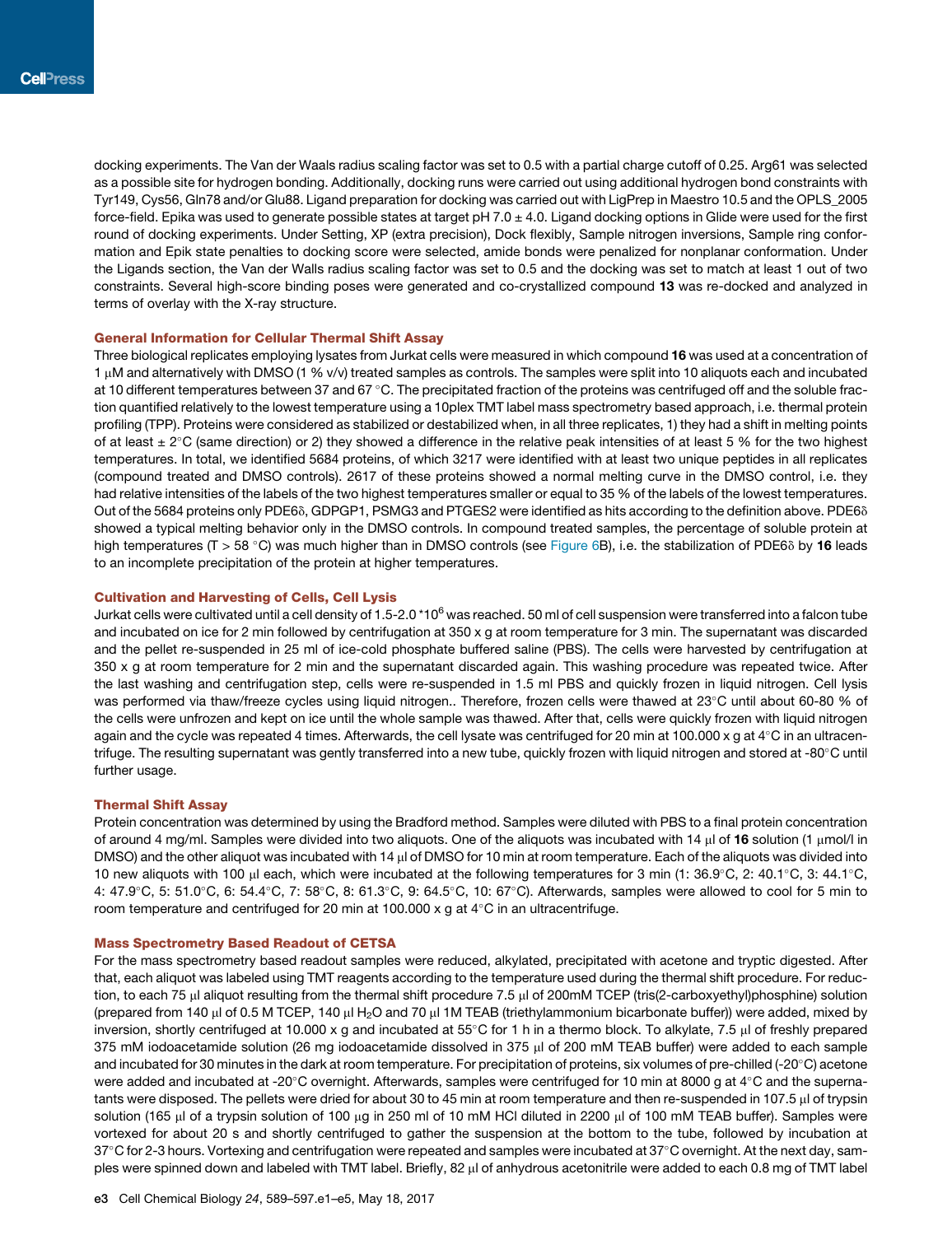reagent aliquot (TMT10plex, #90110 ThermoFisher Scientific). 41 µl of the respective TMT reagent solution were transferred to the peptide sample of the respective DMSO control (V1-10). Directly after addition, samples were briefly vortexed. For the other samples (compound treated) 100 µl were transferred to the respective remaining TMT reagent. Directly after addition, samples are briefly vortexed. Samples were incubated for 2 h at room temperature. Afterwards, 8 µl of 5 % hydroxylamine were added and samples were incubated for 15 min to quench the reaction. After that, 120  $\mu$  of each labeled aliquot incubated with 16 were combined into one sample and 120 µl of each labeled aliquots incubated with DMSO were combined to a second one. Solvent was evaporated in a Speedvac device at 30°C until a dry white pellet was obtained.

Prior to nanoHPLC-MS/MS analysis, samples were fractionated into 10 fractions on a C18 column using high pH conditions to reduce the complexity of the samples, and thereby increasing the number of quantified proteins. Separation was performed at a flow rate of 50  $\mu$ /min using 20 mM NH<sub>4</sub>COO pH 11 in water as solvent A and 40 % 20 mM NH<sub>4</sub>COO pH 11 in water premixed with 60 % acetonitrile as solvent B. Separation conditions were 95 % solvent A / 5 % solvent B isocratic for the first 10 min, to desalt the samples, followed by a linear gradient up to 25 % in 5 min, a second linear gradient up to 65 % solvent B in 60 min (75 min separation time in total) and a third linear gradient up to 100 % solvent B in 10 min. Afterwards, the column was washed at 100 % solvent B for 15 min and re-equilibrated to starting conditions. Detection was carried out at a valve length of 214 nm. The eluate between 15 and 100 min was collected in a meandering way over 10 collecting vials, changing vial position every 30 seconds. Each fraction was dried in a SpeedVac at 30°C until complete dryness and subsequently subjected to nanoHPLC-MS/MS analysis.

For nanoHPLC-MS/MS analysis, desalting was performed for 5 min with eluent flow to waste followed by back-flushing of the sample during the whole analysis from the pre-column to the PepMap100 RSLC C18 nano-HPLC column (2  $\mu$ m, 100 Å, 75  $\mu$ m ID  $\times$  50 cm, nanoViper, Dionex, Germany) using a linear gradient starting with 95 % solvent A (water containing 0.1 % formic acid) / 5 % solvent B (acetonitrile containing 0.1 % formic acid) and increasing to 60 % solvent A 0.1 % formic acid / 40 % solvent B after 125 min using a flow rate of 300 nL / min.

The nano-HPLC was online coupled to the Quadrupole-Orbitrap Mass Spectrometer using a standard coated SilicaTip (ID 20 µm, Tip-ID 10  $\mu$ M, New Objective, Woburn, MA, USA). Mass range of m/z 300 to 1650 was acquired with a resolution of 70000 for full scan, followed by up to ten high energy collision dissociation (HCD) MS / MS scans of the most intense at least doubly charged ions using a resolution of 35000 and a NCE energy of 35 %.

Data evaluation was performed using MaxQuant software (v.1.5.3.30)(Cox and Mann, 2008) including the Andromeda search algorithm and searching the human reference proteome of the Uniprot database. The search was performed for full enzymatic trypsin cleavages allowing two miscleavages. For protein modifications, carbamidomethylation was chosen as fixed and methionine oxidation and acetylation of the N-terminus were chosen as variable modifications. For relative quantification, the type ''reporter ion MS2'' was chosen. For lysine residues and peptide N-termini 10plex TMT labels were defined. The mass accuracy for full mass spectra was set to 20 ppm (first search) and 4.5 ppm (second search). The mass accuracy for MS/MS spectra was set to 20 ppm. False discovery rates for peptide and protein identification were set to 1 %. Only proteins for which at least two peptides were quantified were chosen for further validation. Relative quantification of proteins was carried out using the reporter ion MS2 algorithm implemented in MaxQuant. All experiments were performed in biological triplicates.

## Melting Curves Calculation

To determine the melting point shifts between 16 and DMSO treated samples of each protein, an in-house developed Excel-Macro was used. Briefly, denaturation changes at different temperatures were tracked by the reporter ion intensity and observed in relation to the lowest temperature. The lowest temperature was set to value 1.

The relative fold changes were calculated as a function of temperature. The measuring points, which showed a sigmoidal trend, were fitted with the following equation using an iterative working macro for Microsoft Excel.

y = bottom plateau + 
$$
\frac{(\text{top plateau} - \text{bottom plateau})}{1 + e^{-\left(\frac{a}{\text{Temp}}\right) - b}}
$$

Where Top plateau is set to one, Temp is temperature, bottom plateau is a protein specific constant that defines the maximal denaturation and a and b are constants which describe the curve progression.

The melting point of a protein is defined as the temperature at which half of the protein has been denatured. This point aligns with the inflection point of the curve. The inflection point shows the highest slope of the curve, which is defined as the value of the first derivation. For hit identification, the requirements previously defined were followed.

### In-lysate Stabilization Assay

The lysate of Jurkat cells was diluted to 2  $g/L$  with PBS, treated either with 16 or with DMSO and incubated for 15 min at room temperature. A thermal treatment was performed in a PCR-Cycler to obtain a proper and equal temperature transfer to the samples. After temperature treatment, samples were cooled down to 4 °C and centrifuged for 25 min at 100.000 x g. The supernatant was mixed with Laemmli buffer and 40 µL of the mixture were loaded on a gel to perform a SDS-PAGE. Afterwards, the proteins were transferred to a PVDF membrane. The membrane was blocked with 5 % BSA in PBS-T for 1 h and the first antibody (anti-PDE<sub>0</sub>, #P5-22008, Thermo Scientific or anti-Na/K-ATPase: ab353, abcam) was incubated with the membrane at 4  $\degree$ C overnight. The membrane was washed 3 times with PBS-T before the secondary antibody conjugated to HRP (anti-mouse, anti-rabbit) was incubated with the